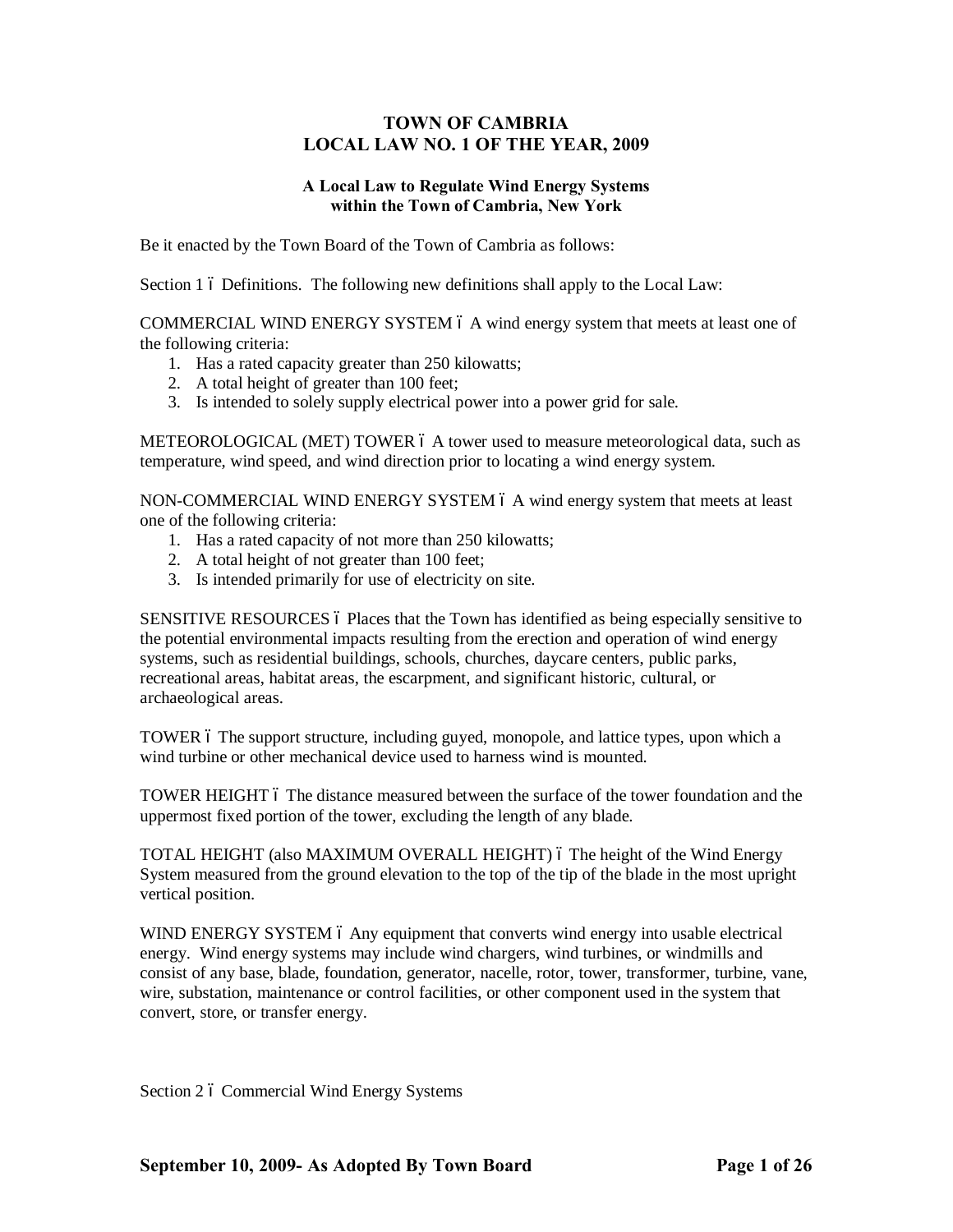Commercial Wind Energy Systems shall be included under uses that may be considered as  $\tilde{\text{o}}$ Uses Permitted as Special Exceptions in accordance with provisions outlined in Article XI, Section 1100 of the Town of Cambria Zoning Ordinance in the Agricultural and Residence District (AR), General Business District (B-2), and Industrial District (I-1), and shall be subject to the following regulations:

- A. The placement, construction, and major modification of all commercial wind energy systems within the boundaries of the Town of Cambria shall be permitted only by Special Use Permit granted by the Zoning Board of Appeals (in accordance with provisions of the Town of Cambria Zoning Ordinance), site plan approval granted by the Planning Board, and in accordance with this Article. The process of obtaining a Special Use Permit shall be as follows:
	- (1) Submittal of a Special Use Permit application and supplemental materials to the Town.
	- (2) Review of the Special Use Permit application by the Planning Board and subsequent SEQR review with the Town of Cambria Planning Board designated as Lead Agency. (The Planning Board may request that the Zoning Board of Appeals hold their public hearing prior to making a SEQR Determination in order to obtain input).
	- (3) Recommendation from the Planning Board to the Zoning Board of Appeals on the Special Use Permit application.
	- (4) Review of the Special Use Permit application and subsequent action taken by the Zoning Board of Appeals.
	- (5) If a Special Use Permit is granted by the Zoning Board of Appeals, the Planning Board will take action on the site plan application.
	- (6) Following issuance of a Special Use Permit and subsequent site plan approval, a Building Permit must be obtained from the Building Inspector for each wind energy facility to be constructed.
- B. Applications under this section shall be made as follows:
	- (1) Applicants for a Special Use Permit to place, construct, or modify commercial wind energy systems within the Town of Cambria shall submit a completed commercial wind energy application to the Town accompanied by 20 copies of the project plans and supporting materials to include the following information:
		- (a) Name and address of the applicant and design engineer.
		- (b) Evidence that the applicant is the owner of the property involved or has the written permission of the owner to make such an application.
		- (c) Visual Environmental Assessment Form (visual EAF), landscaping plan, and visual assessment report, including appropriate models and photography assessing the visibility from key viewpoints identified in the Visual EAF (or by the Town of Cambria), existing tree lines, and proposed elevations. The Visual EAF shall include a detailed or photographic simulation showing the site fully developed with all proposed commercial wind energy system components and accessory structures.
		- (d) A site plan drawn in sufficient detail to show the following:
			- [1.] Locations and dimensions of all commercial wind energy system components proposed on the site, including tower height, total height measured to the top of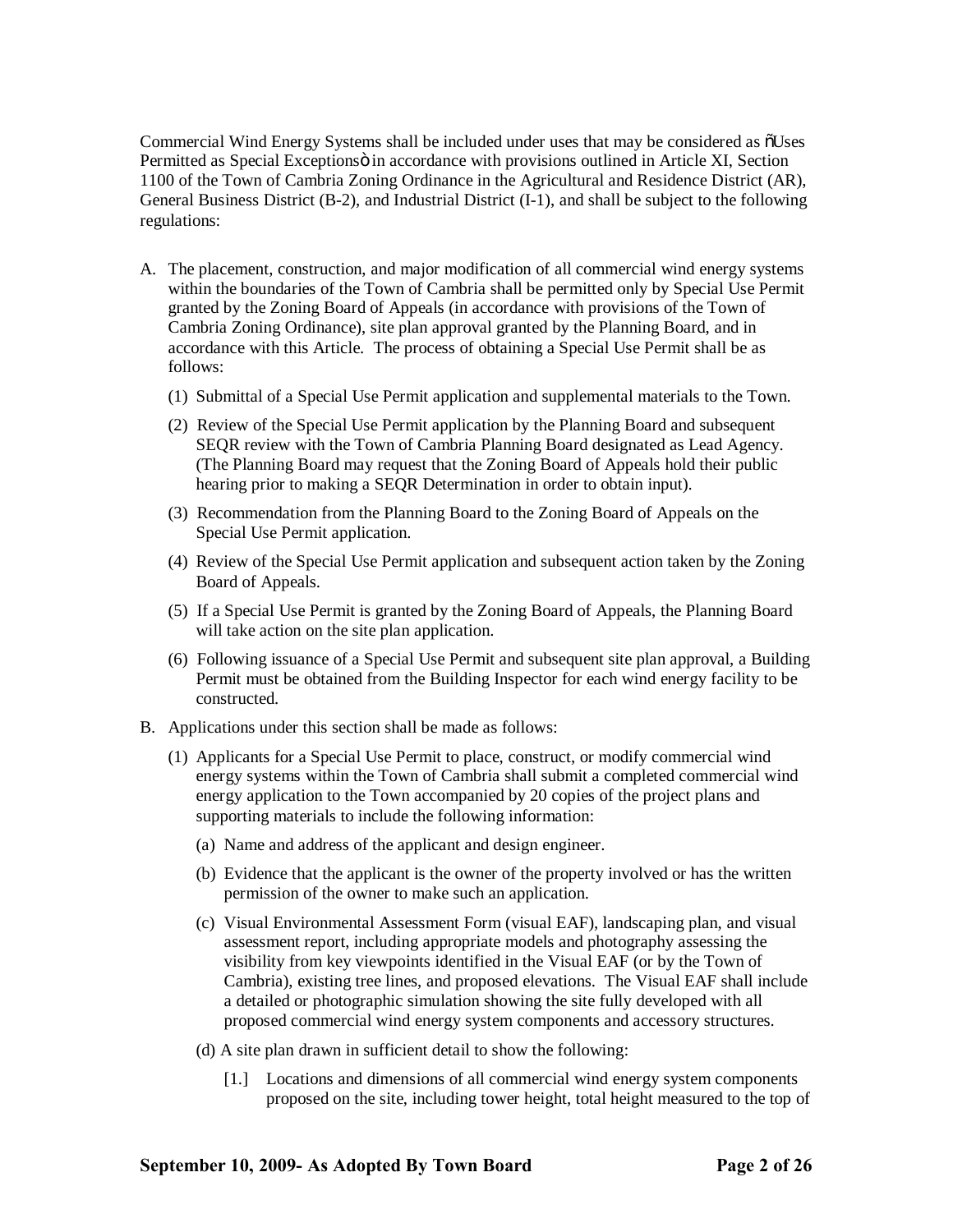the tip of the blade in the most upright vertical position, nacelle, length of blades, diameter of blade rotation, ground clearance, electrical wires, substations, junction boxes, maintenance buildings, and other necessary components.

- [2.] Above ground utility lines on site within 1,500 feet of the base of any commercial wind energy system.
- [3.] Property lot lines and the location and dimensions of all existing structures and their uses on site within 1,500 feet of the base of any commercial wind energy system.
- [4.] Zoning district boundaries and identification of zoning districts within 1,500 feet of the base of any commercial wind energy system.
- [5.] Locations, dimensions, and ownership of all transportation routes on site and within 1,500 feet of the base of any commercial wind energy system.
- [6.] Dimensional representation of the various structural components of the commercial wind energy system, including the base and footing.
- [7.] Existing topography and natural features on the site.
- [8.] Proposed plan for grading and removal of natural vegetation.
- [9.] Proposed plan for restoration after construction according to NYS Agriculture and Markets and NYS Department of Environmental Conservation guidelines.
- [10.] Wind characteristics and dominant wind direction from which 50% or more of the energy contained in the wind flows.
- [11.] Plan for ingress and egress to the proposed project site including:
	- [a.] A description of the access route from the nearest State, County, and/or Town-maintained roads to include:
		- (i.) Road surface material stating the type and amount of surface cover.
		- (ii.) Width and length of access route.
		- (iii.) Dust control procedures.
	- [b.] Proposed improvements to State, County, and/or Town roads along with proposed new access drives.
	- [c.] A road maintenance schedule or program.
	- [d.] Review railroad accessibility for deliveries*.*
- [12.] Detailed construction plan including, but not limited to, a construction schedule, hours of operation, designation of heavy haul routes, a list of material equipment and loads to be transported, identification of temporary facilities intended to be constructed, and contact representative in the field with name and phone number.
- [13.] Tree removal: All groves of trees shall be located on the site plan at time of application. No grove or woodlots of trees shall be removed without approval of the Planning Board.
- (e) Commercial wind energy system information: Specific information on the type, size, height, rotor material, rated power output, performance, safety, and noise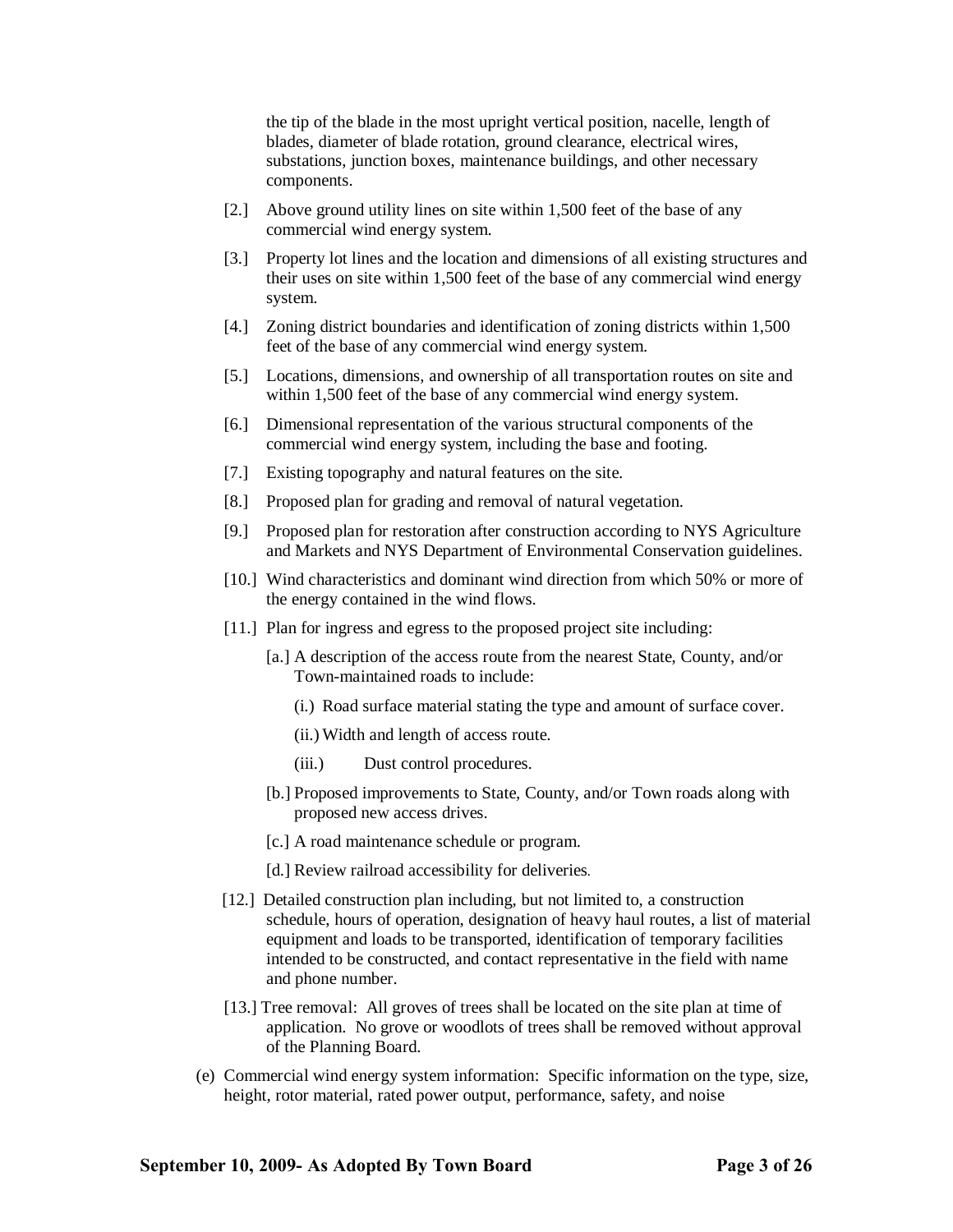characteristics of each commercial wind energy system model, tower, and electrical transmission equipment.

- (f) Commercial wind energy system drawings: Photographs or detailed renderings of each commercial wind energy system model including the tower, foundation, nacelle, and blades.
- (g) Noise report: A noise report shall be furnished that shall include the following (see Section 2 C (10) for specific requirements):
	- [1.] A description and map of the project to noise-producing features, including the range of noise levels expected and the tonal and frequency characteristics expected. The noise report shall include low frequency, infrasound, pure tone, and repetitive/impulsive sound.
	- [2.] A description and map of the noise sensitive environment, including identifying any sensitive receptors within two (2) miles of the base of any proposed commercial wind energy system.
	- [3.] A survey and report prepared by a qualified engineer that analyzes the preexisting ambient noise regime (including seasonal variation), including but not limited to, separate measurements of low frequency and A-weighted noise levels across a range of wind speeds (including near cut-in), turbulence measurements, distance from the commercial wind energy systems, location of sensitive receptors relative to wind direction, and analyses at affected sensitive receptors located within two (2) miles of the base of any proposed commercial wind energy system.
	- [4.] A description and map showing the potential noise impacts, including estimates of expected noise impacts upon construction and operation workers, and estimates of expected noise levels at sensitive receptor locations.
	- [5.] A description and map identifying the cumulative noise impacts of the commercial wind energy systems.
	- [6.] A description of the project to proposed noise-control features, including specific measures proposed to protect workers and specific measures proposed to mitigate noise impacts for sensitive receptors.
	- [7.] Identification of any potential problem areas.
	- [8.] Manufacturer  $\alpha$  noise design and field testing data, both audible  $dB(A)$  and low frequency (deep bass vibration), for all proposed commercial wind energy system components.
	- [9.] A report that outlines issues and considerations for individuals that use hearing aids.
- (h) A geotechnical report shall be furnished that shall, at a minimum, include the following:
	- [1.] Soils engineering and engineering geologic characteristics of the site based on on-site sampling and testing.
	- [2.] Foundation design criteria for all proposed commercial wind energy system structures.
	- [3.] Slope stability analysis.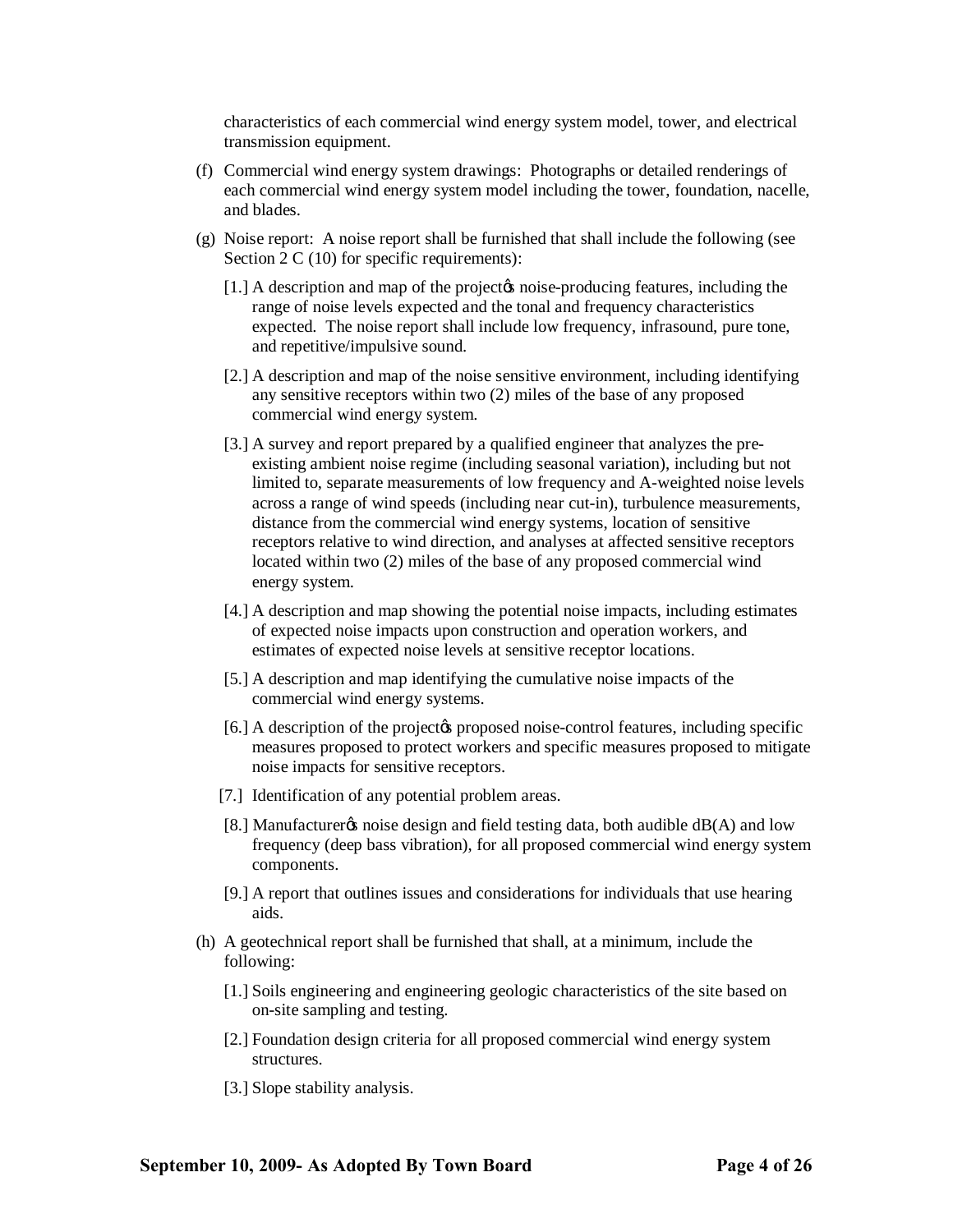[4.] Grading criteria for ground preparation, cuts and fills, and soil compaction.

- (i) Ice throw calculations: A report from a New York State Professional Engineer that calculates the maximum distance that ice from the blades of a commercial wind energy system could be thrown. The basis of the calculation and all assumptions must be disclosed. In addition, all sensitive resources in the area that may be impacted by potential ice throw shall be identified.
- (j) Blade throw calculations: A report from a New York State Professional Engineer that calculates the maximum distance that pieces of the blades of a commercial wind energy system could be thrown. The basis of the calculation and all assumptions must be disclosed. In addition, all sensitive resources in the area that may be impacted by potential blade throw shall be identified.
- (k) Catastrophic tower failure: A report from the commercial wind energy system manufacturer stating the wind speed and conditions that the tower is designed to withstand (including all assumptions).
- (l) FAA notification: A copy of written notification to the Federal Aviation Administration (FAA).
- (m) Utility notification: Utility interconnection data and a copy of a written notification to the utility of the proposed interconnection.
- (n) Utility loading verification: A report from the applicant stating the electricity loading requirements of the commercial wind energy system on the utility system and the capacity of the utility grid to which interconnection is proposed, as well as documentation from the utility company verifying that the existing grid is capable of handling the additional electricity loading requirements of the project.
- (o) Notification to microwave communications link operators: An application that includes any commercial wind energy system proposed to be located within 2 miles of any microwave communications link shall be accompanied by a copy of a written notification to the operator of the link.
- (p) Floodplain: An application that includes any commercial wind energy system that is located within a 100-year floodplain area, as such flood hazard areas are shown on the floodplain maps, shall be accompanied by a detailed report that shall address the potential for wind erosion, water erosion, sedimentation, and flooding, and that shall propose mitigation measures for such impacts.
- (q) Shadow flicker study: The applicant shall adhere to the following:
	- [1.] The applicant shall conduct a study identifying the locations of sensitive receptors that may be impacted by shadow flicker produced by a commercial wind energy system. The study should also identify the daily and annual expected durations of shadow flicker, potential impacts of shadow flicker, and measures taken to eliminate or mitigate shadow flicker.
- $(r)$  Certification by a registered New York State Professional Engineer that the tower  $\alpha$ design is sufficient to withstand wind loading requirements for structures as established by the New York State Uniform Construction Code.
- (s) Other information: Such additional information as may be reasonably requested by the Town Engineer or Planning Board.
- C. Special Use Permits issued for commercial wind energy systems shall be subject to the following conditions.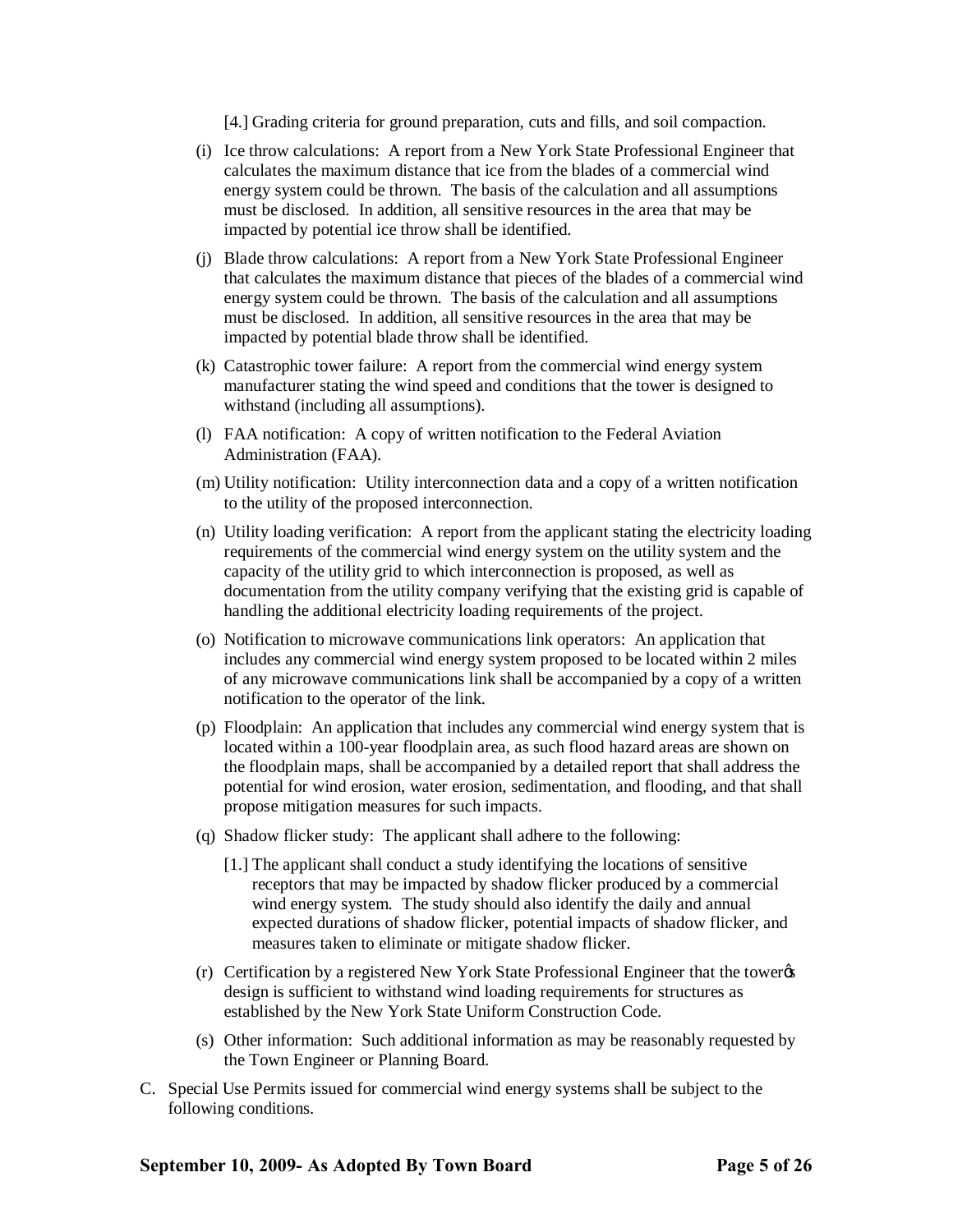- (1) Zoning Districts
	- (a) Commercial wind energy systems may only be considered for a Special Use Permit within the Agricultural and Residence District (AR), General Business District (B-2), or the Industrial District (I-1).
	- (b) Commercial wind energy systems are not permitted in the Residence District (R-1), Light Retail Business District (B-1), Escarpment District (ED), Medium Density Residential Use District (MD), Planned Development District (P-D), or Recreational  $\acute{o}$  Campground District (R-C).
- (2) Setbacks: The applicant shall adhere to the following setbacks.
	- (a) From zoning district boundaries:
		- [1.] Commercial wind energy systems shall be setback a minimum of 750 feet from the boundary of any Residence District (R-1), Medium Density Residential Use District (MD), Planned Development District (P-D), and Escarpment District (ED).
	- (b) From property lines:
		- [1.] Commercial wind energy systems shall be setback a minimum 1.5 times their total height from any property line, excluding adjoining lot lines of project participants.
	- (c) From structures:
		- [1.] Commercial wind energy systems shall be setback a minimum 1.5 times their total height from any building.
		- [2.] Commercial wind energy systems shall be setback a minimum of 1,500 feet from any dwelling or approved subdivision lot on an approved plat intended to house a dwelling.
	- (d) From public roads and highways:
		- [1.] Commercial wind energy systems shall be setback a minimum 1.5 times their total height from any public road or highway.
		- [2.] Where the lot line abuts a public right-of-way, the setbacks specified above shall be measured from the property line of such right-of-way.
	- (e) From railroads:
		- [1.] Commercial wind energy systems shall be setback a minimum 1.5 times their total height from any railroad right-of-way.
	- (f) From aboveground transmission lines greater than 12 kilovolts:
		- [1.] Commercial wind energy systems shall be setback a minimum 1.5 times their total height from any aboveground transmission line greater than 12 kilovolts.
	- (g) Notwithstanding the provisions set forth in these subsections, such setbacks from lot lines do not apply if the application is accompanied by a legally enforceable agreement for a period of 25 years or the life of the permit, whichever is longer, that all adjacent landowners within 1.5 times the height of the wind energy system agree to the elimination of the setback.
- (3) Total height (maximum overall height): The total height of any commercial wind energy system shall not exceed 450 feet. The total height shall be measured from the ground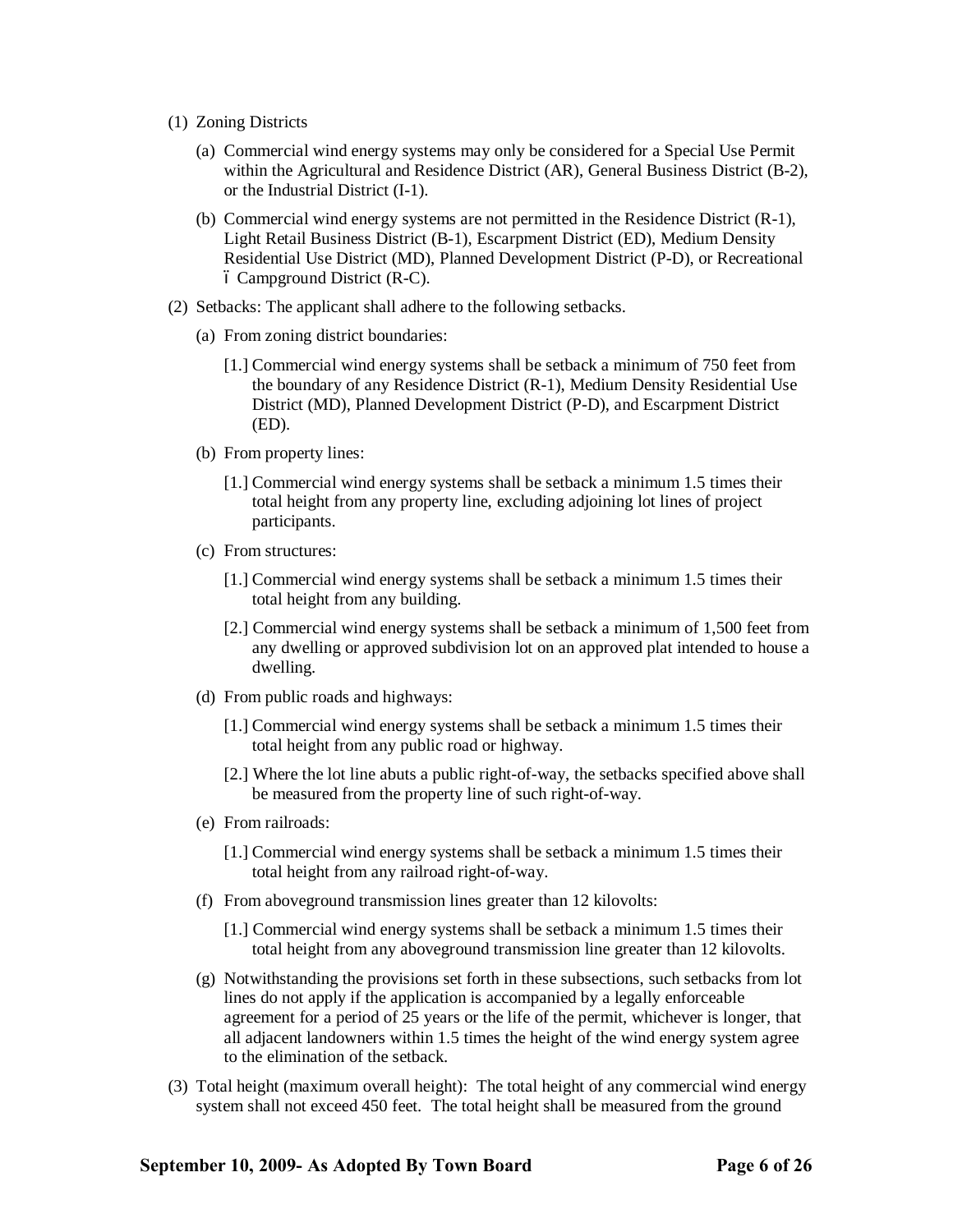elevation to the top of the tip of the blade in the most upright vertical position.

- (4) Notification of adjacent property owners:
	- (a) All applicants are required to notify all property owners within 1,500 feet of the property line of the parcel where the commercial wind energy system is proposed. This notification shall include the size, location, and planned construction date of commercial wind energy systems. Failure to comply with this notification will not constitute a jurisdictional defect.
- (5) Signage
	- (a) Signage limited: No advertising sign or logo shall be placed or painted on any commercial wind energy facility or accessory structures.
- (6) Color and finish
	- (a) Color and finish: Commercial wind energy systems shall be painted a non-obtrusive color (e.g., light environmental color such as white, gray, or beige) that is nonreflective.
	- (b) Camouflage facilities: The design of commercial wind energy system buildings and related structures shall, to the extent practicable, use materials, colors, textures, screening, and landscaping that comply with the character of the surrounding area.
- (7) Lighting
	- (a) Lighting plan required: The applicant shall submit a lighting plan that describes all lighting that will be required on any commercial wind energy system structure or within the site, including any lighting that may be required by the FAA. Such plan shall include, but is not limited to, the proposed number, type, dimension, and location of lights, light color, whether any such lights will be flashing, and mitigation measures planned to control the light so that it is does not spill over onto neighboring properties.
- (8) Requirements of regulatory agencies:

 The applicant is required to obtain all necessary regulatory approvals and permits from all federal, state, county, and local agencies having jurisdiction and approval related to the completion of the commercial wind energy system project.

- (9) Safety and security requirements: The applicant shall adhere to the following safety and security requirements:
	- (a) Safety shutdown: Each commercial wind energy system shall be equipped with both manual and automatic controls to limit the rotational speed of the blade within the design limits of the rotor. Manual electrical and/or overspeed shutdown disconnect switches shall be provided and clearly labeled on the wind energy system. No commercial wind energy system shall be permitted that lacks an automatic braking, governing, or feathering system to prevent uncontrolled rotation, overspeeding, and excessive pressure on the wind energy system, rotor blades, and turbine components.
	- (b) Grounding: All commercial wind energy systems that may be charged with lightning shall be grounded according to applicable electrical codes.
	- (c) Transmission lines and wiring: All transmission lines and wiring associated with a commercial wind energy systems project shall be buried a minimum of four (4) feet underground. For transmission lines located within properties used for farming operations (crops, livestock, or dairy) the top two (2) feet of backfill material for the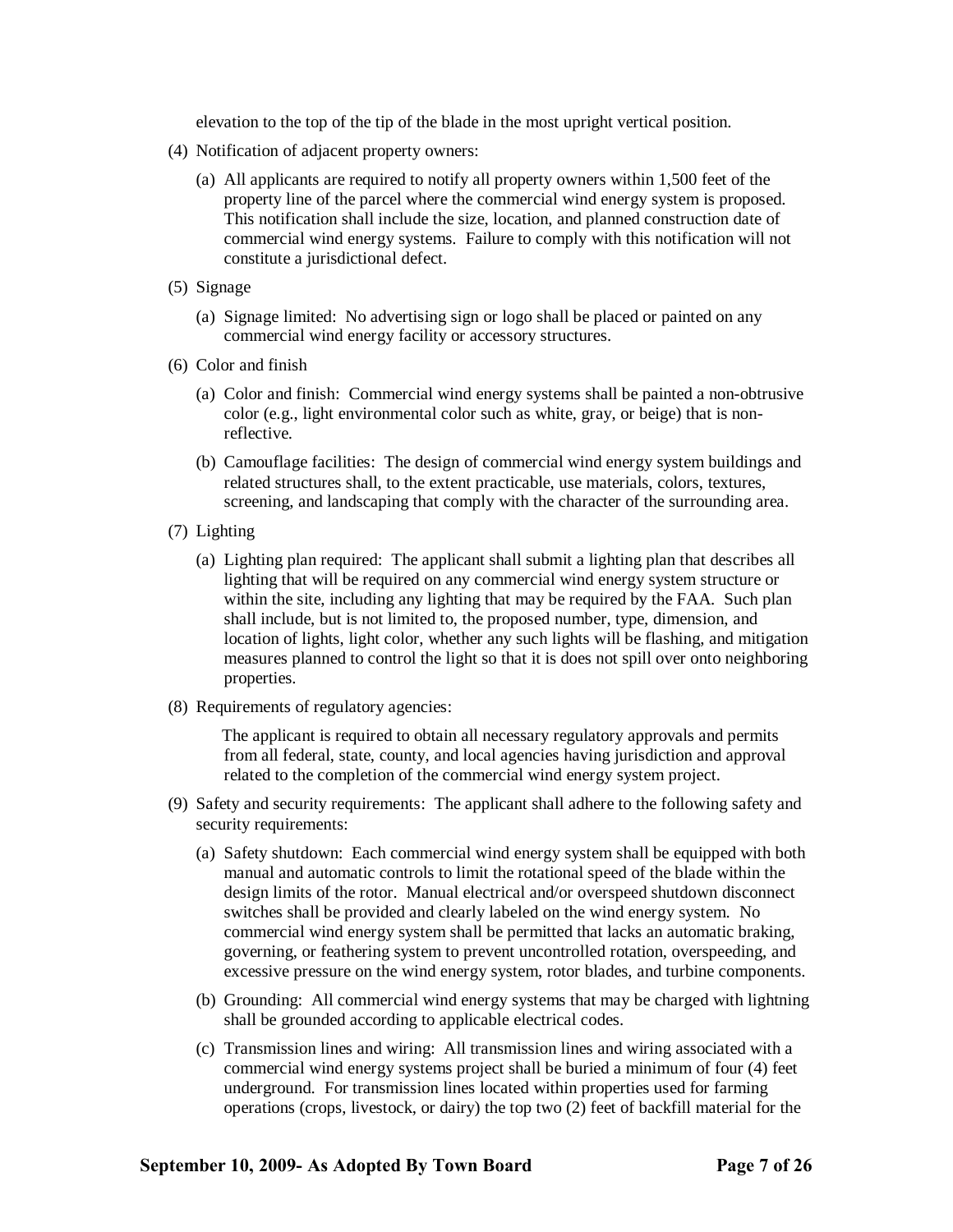trench must be sand. The Planning Board shall have the authority to waive this requirement if sufficient engineering data is submitted by the applicant to demonstrate that underground transmission lines are not feasible or practical. Underground transmission lines located within active farms or agricultural districts shall be in accordance with NYS Agriculture and Markets requirements. The applicant is required to show the locations of all proposed overhead and underground electric utility lines, including substations and junction boxes for the project, on the site plan.

- (d) Ground clearance: The blade tip of any commercial wind energy system shall, at its lowest point, have ground clearance of not less than 50 feet.
- (e) Climability: Commercial wind energy system towers shall not be climbable up to 15 feet above ground level.
- (f) Access doors locked: All access doors to commercial wind energy systems and electrical/ mechanical equipment shall be lockable and shall remain locked at all times when operator personnel are not present.
- (g) Tower construction: All commercial wind energy system towers shall be of monopole construction (single pole). No lattice structures or guy wire supported structures shall be permitted.
- (h) Signage: Appropriate warning signage shall be placed on commercial wind energy systems, electrical/mechanical equipment, substations, and other associated facilities. Signage shall also include two twenty-four-hour emergency contact numbers to the owner of the wind energy system in accordance with federal, state, and local regulations.
- (10) Noise requirements: The applicant shall adhere to the following noise requirements:
	- (a) Compliance with noise regulations required: A commercial wind energy system permit shall not be granted unless the applicant demonstrates that the proposed project complies with all federal, state, and local noise regulations.
	- (b) Noise study required: The applicant shall submit a noise study based on the requirements set out in the Section 2, B, (g). The Planning Board shall determine the adequacy of the noise study and, if necessary, may require further submissions. The noise study shall consider the following:
		- [1.] Low frequency noise
		- [2.] Infrasound noise
		- [3.] Pure tone
		- [4.] Repetitive/impulsive sound
	- (c) Noise setbacks: The Planning Board may impose a noise setback that exceeds the other setbacks set out in this Section or require additional landscaping or buffering if it deems that such actions are necessary to protect the public health, safety, and welfare of the community.
	- (d) Audible noise standard: The audible noise standard due to commercial wind energy system operations shall not be created that causes the noise level at the property boundary of a proposed commercial wind energy system or at any sensitive receptor to exceed 45 dB(A) for more than 5 minutes out of any one-hour time period or to exceed 50 dB(A) for any time period.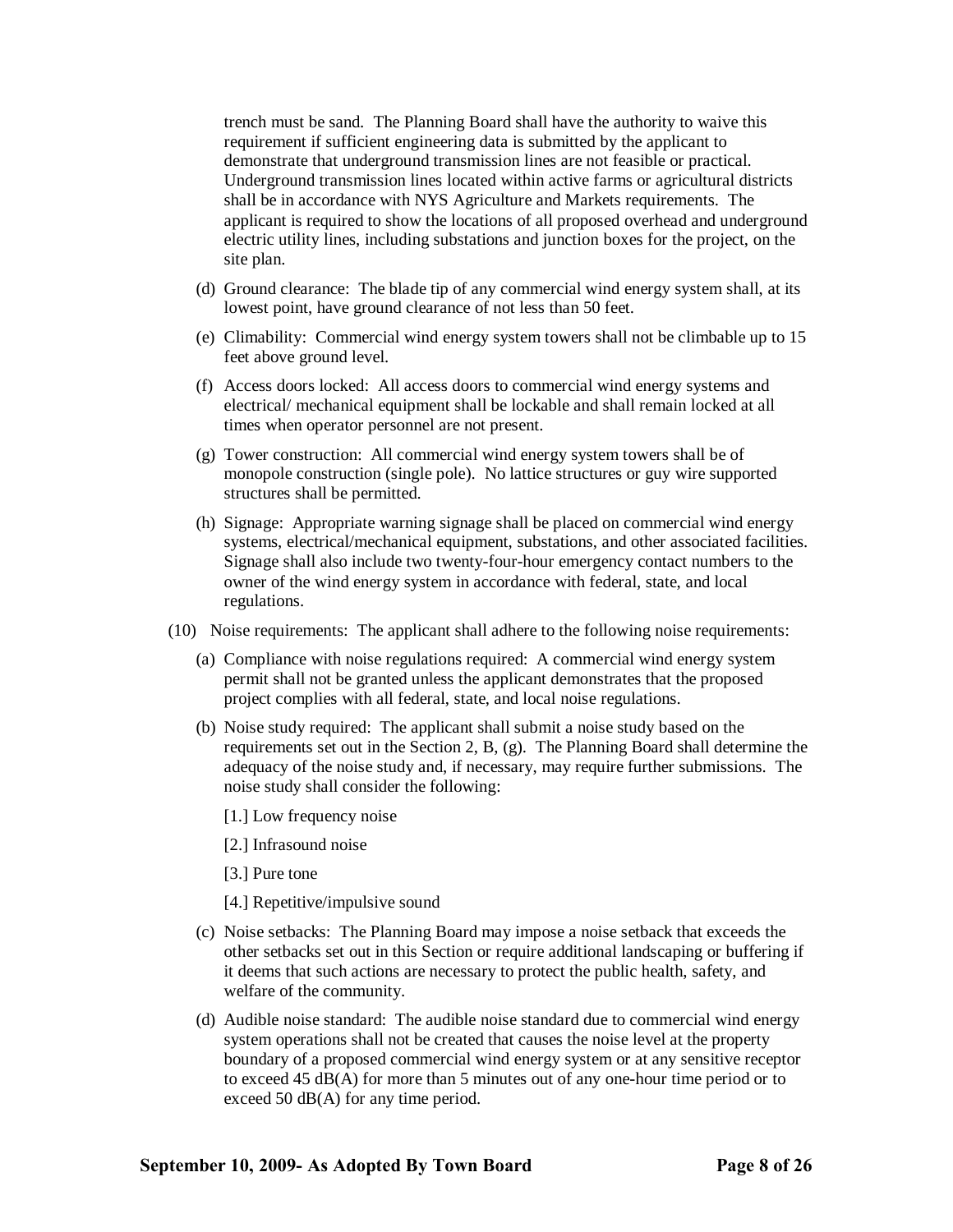- $(e)$  Operations 6 low frequency noise: A commercial wind energy system shall not be operated so that impulsive sound below 20 Hz adversely affects a sensitive noise receptor.
- (f) Noise complaint and investigation process required: The applicant shall submit a noise complaint and investigation process. The Planning Board shall determine the adequacy of the noise complaint and investigation process.
- (11) Fire hazard protection: The applicant shall submit a Fire Control and Prevention Program that is appropriate and adequate for the proposed commercial wind energy systems. The proposed program may include, but is not limited to, the following:
	- (a) Fireproof or fire resistant building materials.
	- (b) Buffers or fire retardant landscaping.
	- (c) Availability of water.
	- (d) An automatic fire-extinguishing system for all buildings or equipment enclosures of substantial size containing control panels, switching equipment, or transmission equipmentô without regular human occupancy.
	- (e) Provision of training and fire fighting equipment for local fire protection personnel.
- (12) Impact on wildlife species and habitat: The applicant shall adhere to the following regarding the impact on wildlife species and habitat:
	- (a) Endangered or threatened species: Development and operation of a commercial wind energy system shall not have a significant adverse impact on endangered or threatened fish, wildlife, or plant species or their critical habitats, or other significant habitats identified in the Town of Cambria Comprehensive Plan and/or other studies and plans based on criteria established by the Federal or State regulatory agencies.
	- (b) Migratory birds: Development and operation of a non-commercial wind energy system shall not have an adverse impact on migratory bird species.
- (13) Interference with residential television, microwave, and radio reception:
	- (a) The applicant must submit information that the proposed construction of the commercial wind energy system will not cause interference with microwave transmissions, cellular transmissions, residential television reception, or radio reception of domestic or foreign signals. The applicant shall include specific measures proposed to prevent interference, a complaint procedure, and specific measures proposed to mitigate interference impacts.
- (14) Interference with RADAR, telecommunication, or microwave communication operations
	- (a) The applicant must coordinate specifics of the project with the National Telecommunications & Information Administration (NTIA), who then forwards information to several Federal agencies, and submit information to the Town indicating that the proposed construction of the commercial wind energy system will not cause interference with any government RADAR, telecommunication, or microwave operation. The applicant shall include specific measures proposed to prevent interference, a complaint procedure, and specific measures proposed to mitigate interference impacts.
- (15) Interference with aviation navigational systems: The applicant shall adhere to the following: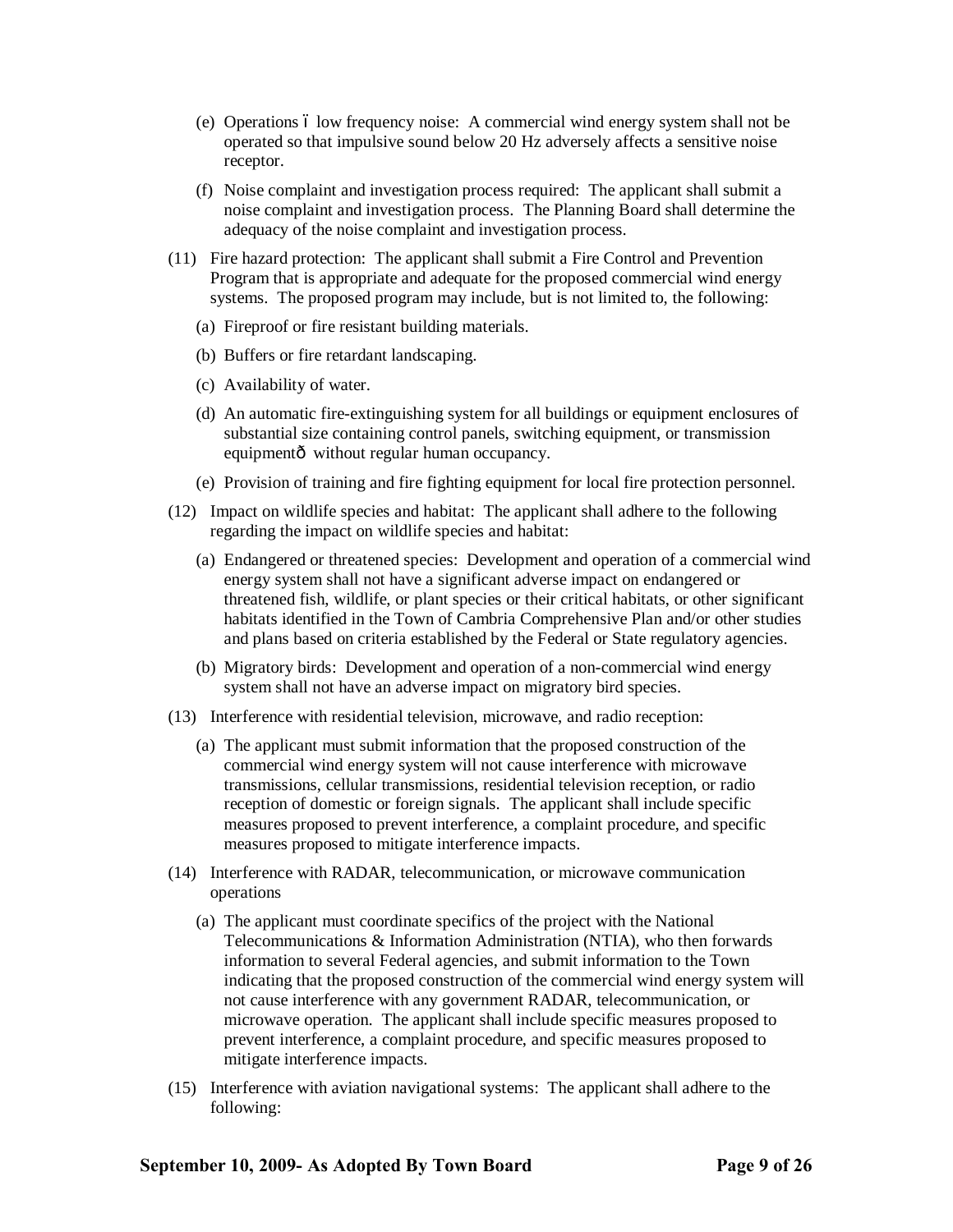- (a) No interference with aviation facilities: No commercial wind energy system shall be installed or operated in a manner that causes interference with the operation of any aviation facility registered with the FAA.
- (b) Compliance with FAA Regulations: All commercial wind energy system siting shall comply with FAA regulations.
- (c) Locking mechanisms to limit RADAR interference required: All commercial wind energy systems shall include a locking mechanism which prevents the blades from rotating when not producing power in order to limit airport RADAR interference or  $\ddot{\text{o}}$ clutterö. This provision does not apply while the wind energy system is  $\ddot{\text{o}}$ freewheeling i during start-up and shutdown. The Planning Board may modify or eliminate the requirement for a locking mechanism if sufficient evidence is presented that no significant airport RADAR interference or  $\ddot{\text{o}}$ clutter $\ddot{\text{o}}$  will be caused by the commercial wind energy system.
- (16) Erosion control: The applicant shall adhere to the following:
	- (a) Erosion Control Plan required: Before the Town of Cambria shall issue a grading or Building Permit for the commercial wind energy system, the applicant shall submit an Erosion Control Plan to the Planning Board for its review and approval. The Plan shall minimize the potential adverse impacts on wetlands and Class I and II streams and the banks and vegetation along those streams and wetlands, and to minimize erosion or sedimentation.
	- (b) SPDES compliance: If the proposed project disturbs over 1 acre, the applicant must comply with the New York State Department of Environmental Conversion (NYSDEC) SPDES General Permit for Stormwater Discharges from Construction Activity (Permit No. GP-08-01 or latest revision). A copy of the Notice of Intent (N.O.I.) and Stormwater Pollution Prevention Plan (SWPPP), as required by the General Permit, must be filed with the Town of Cambria prior to construction. Per the General Permit, construction cannot begin until the required time period for NYSDEC review has passed.
- (17) Shadow flicker: The applicant shall adhere to the following:
	- (a) The applicant shall design the project to eliminate or minimize shadow flicker onto sensitive receptors. Shadow flicker created by a commercial wind energy system upon an identified sensitive receptor shall not exceed 30 hours per year. Sensitive receptors that will be impacted by greater than 30 hours per year will require mitigation, as determined by the Planning Board.
- (18) Certification: The applicant shall provide the following certifications:
	- (a) Certification of structural components: The foundation, tower, and compatibility of the commercial wind energy system tower with the rotor and rotor-related equipment shall be certified in writing by a structural engineer registered in New York State. The engineer shall certify compliance with good engineering practices and compliance with the appropriate provisions of the Uniform Construction Code that have been adopted in New York State.
	- (b) Certification of post construction: After completion of the commercial wind energy system, the applicant shall provide a post-construction certification from a licensed professional engineer registered in the State of New York that the project complies with applicable codes and industry practices and has been completed according to the design plans.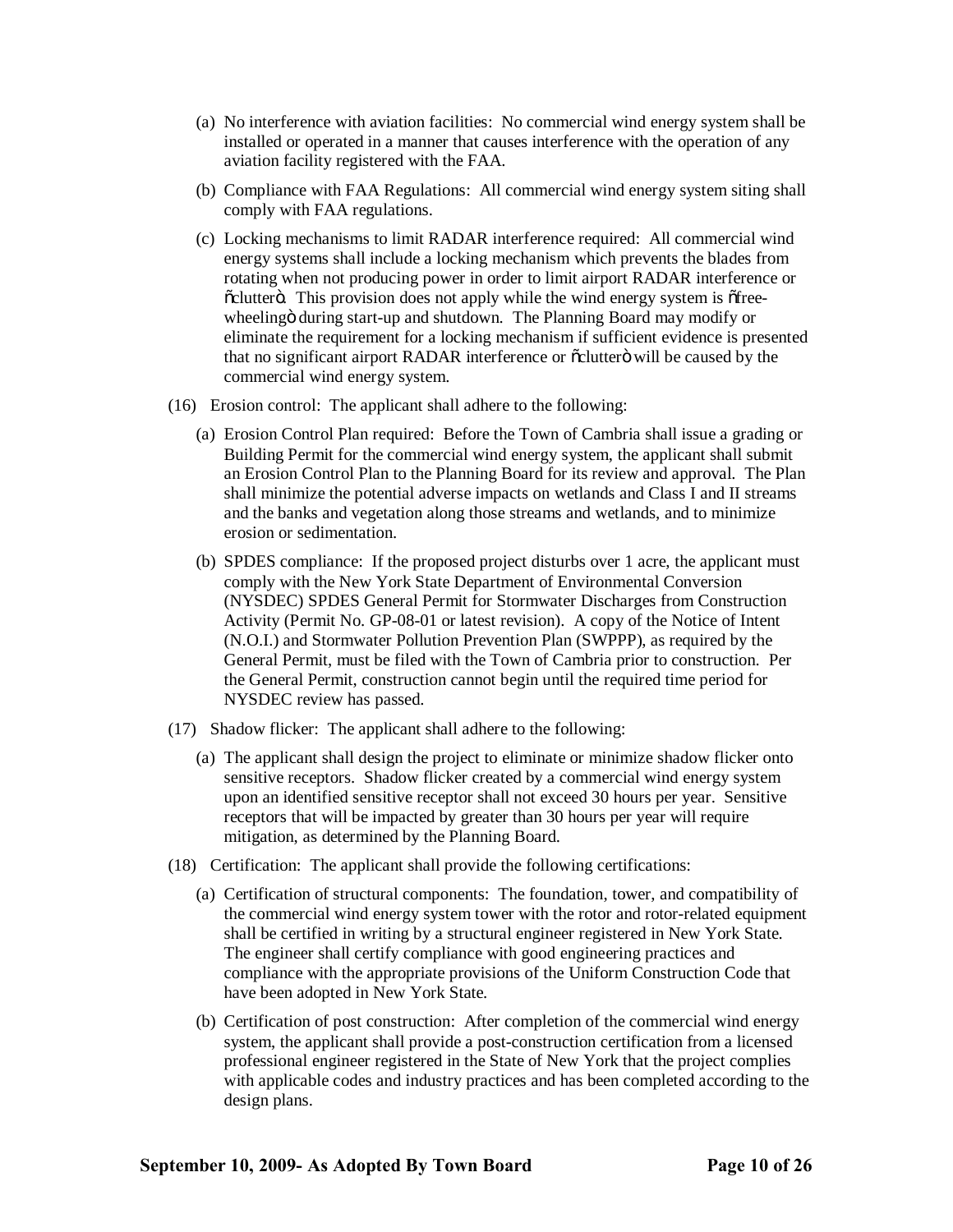- (c) Certification of electrical system: The electrical system shall be certified in writing by an electrical engineer registered in New York State. The engineer shall certify compliance with good engineering practices and with the appropriate provisions of the Electric Code that have been adopted by New York State.
- (d) Certification of rotor overspeed control: The rotor overspeed control system shall be certified in writing by a mechanical engineer registered in New York State. The engineer shall certify compliance with good engineering practices.
- (e) Certification of project: Certificate of Completion must be supplied by the applicant and approved by the Town of Cambria Code Enforcement Officer.
- D. Findings:
	- (1) Findings necessary to grant a commercial wind energy system permit: In order to grant a commercial wind energy system permit, the Town of Cambria shall review the application, all filings by any other party, and conduct a public hearing. A commercial wind energy system permit shall not be granted unless the Town of Cambria makes the following findings based on substantial evidence:
		- (a) The proposed commercial wind energy system project is consistent with the Comprehensive Plan of the Town of Cambria.
		- (b) The proposed commercial wind energy system will not unreasonably interfere with the orderly land use and development plans of the Town of Cambria.
		- (c) That the benefits to the applicant and the public of the proposed commercial wind energy system project will exceed any burdens.
		- (d) The proposed commercial wind energy system will not be detrimental to the public health, safety, or general welfare of the community.
		- (e) The proposed commercial wind energy system shall comply with all required provisions of this Local Law and the Town of Cambria Zoning Ordinance, unless variances have been properly applied for and granted pursuant to the provisions of the Town of Cambria Zoning Ordinance.
- E. Granting of Special Use Permit:
	- (1) Following review of the Special Use Permit application, the Planning Board will make a recommendation to the Zoning Board of Appeals. The Zoning Board of Appeals may grant the Special Use Permit, deny the Special Use Permit, or grant the Special Use Permit with written stated conditions. Denial of the Special Use Permit shall be by written decision based upon substantial evidence submitted to the Board.
	- (2) Upon issuance of the Special Use Permit, the Planning Board will conduct its review of and act on the site plan application.
	- (3) Following site plan approval by the Planning Board, the applicant shall obtain a Building Permit from the Building Inspector for each commercial wind energy system structure and related buildings.
	- (4) The Special Use Permit granted for a commercial wind energy system shall be authorized by the Zoning Board of Appeals initially for one year and in accordance with the provisions of the Town of Cambria Zoning Ordinance. In the discretion of the Zoning Board of Appeals, the Special Use Permit may be reviewed upon its expiration and extended for an additional one year period or for such other period of time not to exceed 5 years which may be established by the Zoning Board of Appeals. Special Use Permits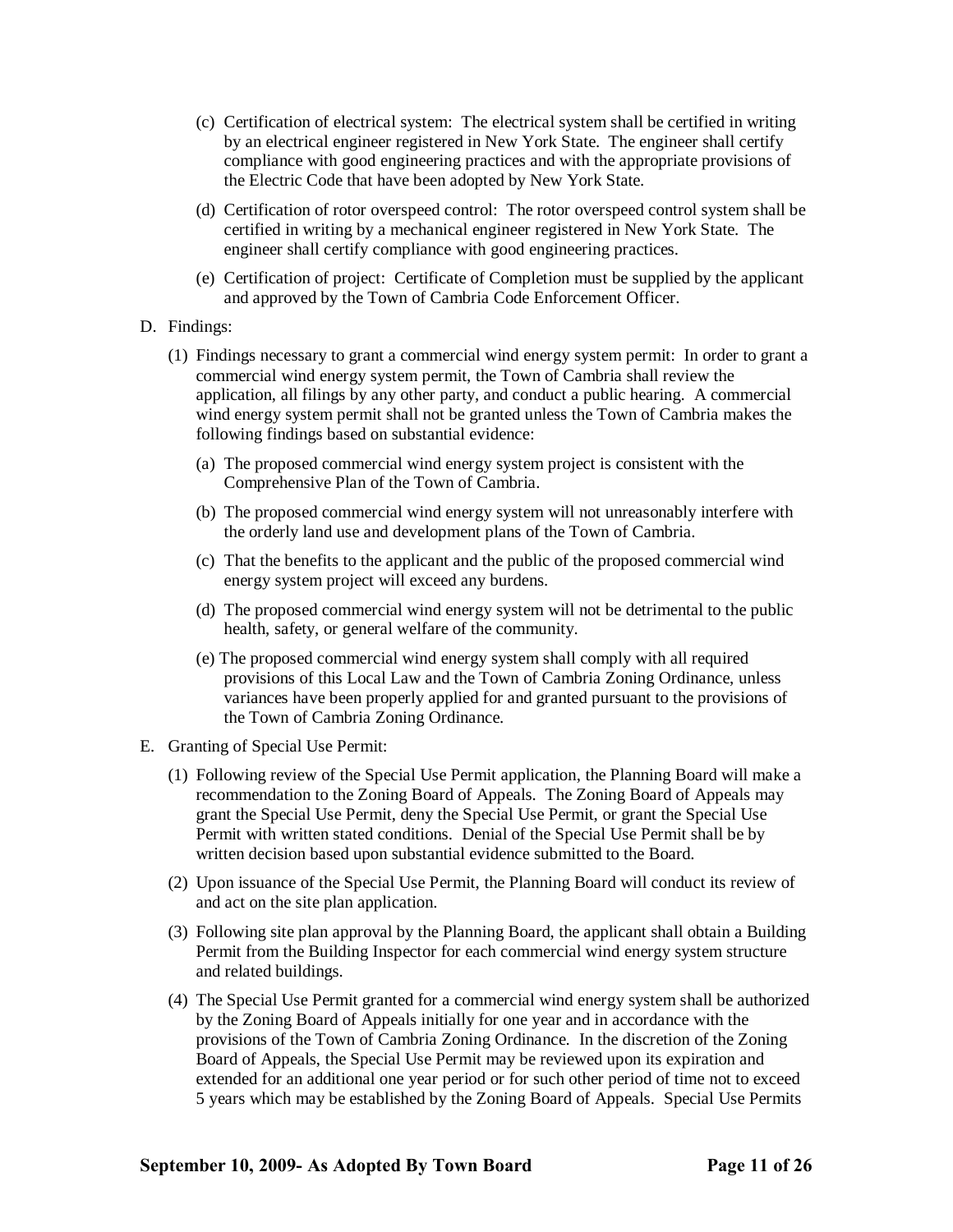are renewable without the necessity of a public hearing, SEQR review, or additional site plan review as long as no changes are proposed to the project.

- (5) The Special Use Permit shall not be assignable or transferable.
- F. Monitoring requirements for commercial wind energy systems:
	- (1) Right to enter premises for monitoring:
		- (a) Upon reasonable notice, Town of Cambria officials or their designated representatives may enter a lot on which a commercial wind energy system permit has been granted for the purpose of compliance with any permit requirements*.* Twenty-four hours advance notice by telephone to the owner/operator or designated contact person shall be deemed reasonable notice.
	- (2) Avian/bat impact study plan:
		- (a) The applicant shall submit a plan for monitoring the avian impact of the commercial wind energy system to the Planning Board for its review and approval. Such plan shall document and follow accepted scientific study procedures and other methods as determined by NYSDEC. In addition, the applicant shall agree to submit a report to the Planning Board according to the requirements of the applicable regulatory agencies that identifies all dead birds found within 500 feet of each commercial wind energy system.
	- (3) Periodic reporting required:
		- (a) The applicant shall agree to submit periodic monitoring reports to the Planning Board. The report shall contain data on the operations and environmental impacts, and shall be in the form prescribed by the Planning Board.
	- (4) Power production report required:
		- (a) The applicant shall agree to submit a power production report to the Planning Board when requested. The power production report shall cover the preceding calendar quarter and shall be in the form prescribed by the Planning Board and shall include actual power production in kilowatt hours for each commercial wind energy system.
	- (5) Inspections:
		- (a) Unless waived by the Planning Board, commercial wind energy systems shall be inspected annually by a New York State Licensed Professional Engineer that has been approved by the Town or at any other time upon a determination by the Town Code Enforcement Office that the commercial wind energy system tower may have sustained structural damage, and a copy of the inspection report shall be submitted to the Town Code Enforcement Officer. Any fee or expense associated with this inspection shall be borne entirely by the permit holder.
	- (6) General complaint process:
		- (a) During construction, the Town of Cambria Code Enforcement Officer can issue a stop order at any time for any violations of the permit.
		- (b) Post construction: After construction is complete, the permit holder shall establish a contact person, including name and phone number, for receipt of any complaint concerning any permit requirements. Upon receipt of complaint from the Town of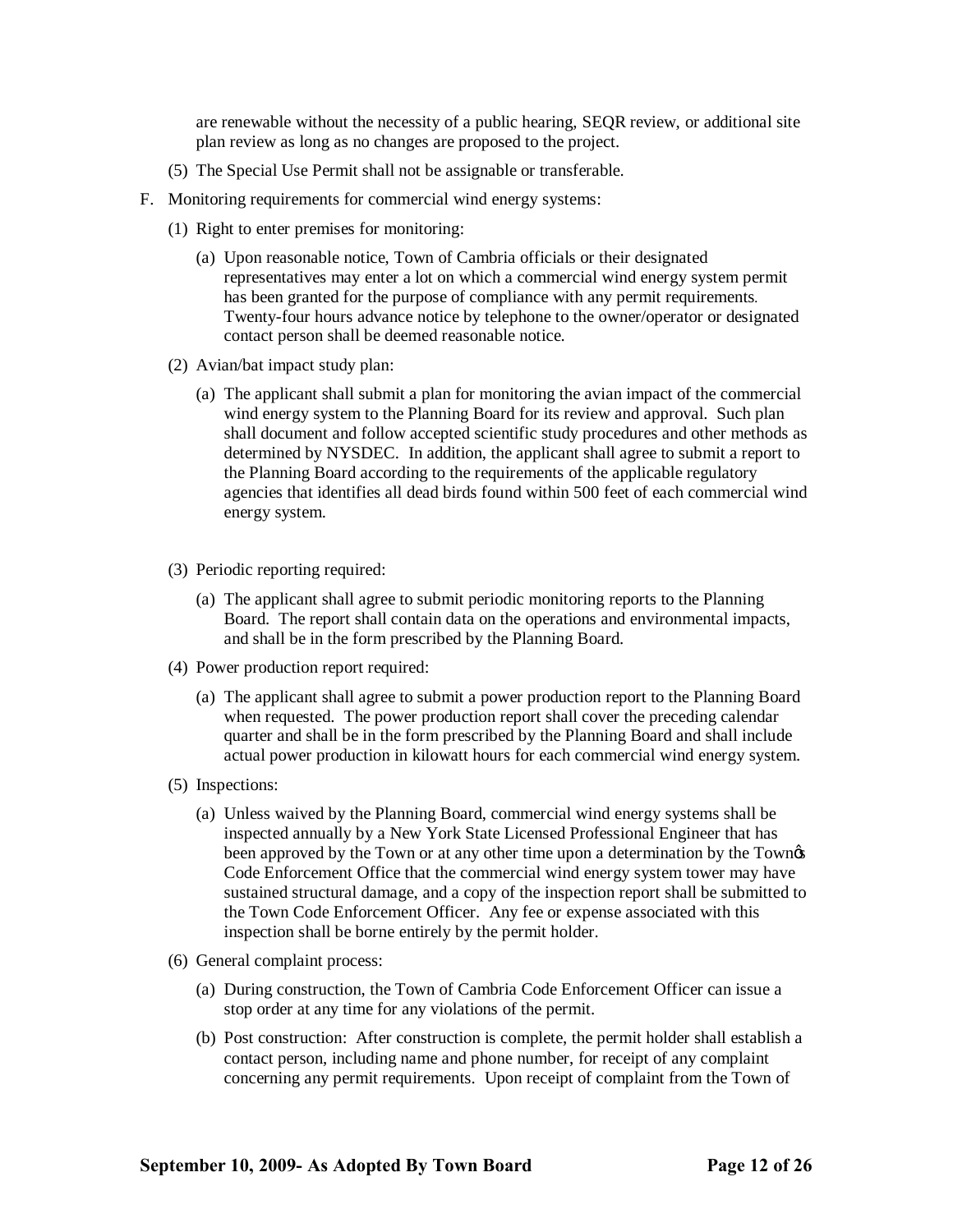Cambria Code Enforcement Officer, the permit holder/contact person shall have 7 working days to reply to the Town in writing.

- G. Application fees and costs:
	- (1) Application fee:
		- (a) The applicant of a commercial wind energy system shall submit an application fee to the Town of Cambria in accordance with the Schedule of Fees as may be adopted by the Town Board from time to time.
		- (b) The applicant shall pay all costs associated with the Town of Cambria  $\alpha$  review and processing of the application, including any professional consultant fees, to assist in the review of the application. The applicant shall also pay all costs associated with the SEQR review if an Environmental Impact Statement is to be prepared (in accordance with 6 NYCRR Part 617.13). The applicant shall submit a deposit with the application in the amount as determined by resolution by the Town Board.
		- (c) At the time of the Special Use Permit renewal, the applicant of a commercial wind energy system shall submit an application fee to the Town of Cambria in accordance with the Schedule of Fees as may be adopted by the Town Board from time to time.
- H. Transfer of commercial wind energy systems
	- (1) Ownership of a commercial wind energy system(s) shall not be transferred or sold without the approval of the Town, which approval shall be granted upon:
		- (a) The receipt of the ability of the successor to meet all requirements of this law.
		- (b) The written acceptance of the transferee of the obligations of the transferor under this law.
	- (2) No transfer or sale shall eliminate the liability of an applicant or any other party under this law.
- I. Payment in Lieu of Taxes or Host Community Agreement:
	- (1) Prior to a Building Permit being issued, the Town Board may decide to negotiate a Payment in Lieu of Taxes or Host Community Agreement with the applicant.
- J. Proof of insurance:
	- (1) Prior to the issuance of a Building Permit, the applicant shall provide the Town Clerk with proof of insurance in a sufficient dollar amount to be determined by the Town Board and in form acceptable to the Town Board to cover potential personal and property damage associated with construction and operation of a commercial wind energy system.
	- (2) Insurance shall be carried for the life of the project, through decommissioning and site restoration.
- K. The Town of Cambria reserves the right to, by Local Law, provide that no exemption pursuant to the provision of the New York State Real Property Tax Law (RPTL) Section 487 shall be applicable within its jurisdiction.
- L. Unsafe and inoperable commercial wind energy systems:
	- (1) Removal and site restoration: Unsafe commercial wind energy systems, inoperable commercial wind energy systems, and commercial wind energy systems for which the permit has expired shall be removed by the owner. All safety hazards created by the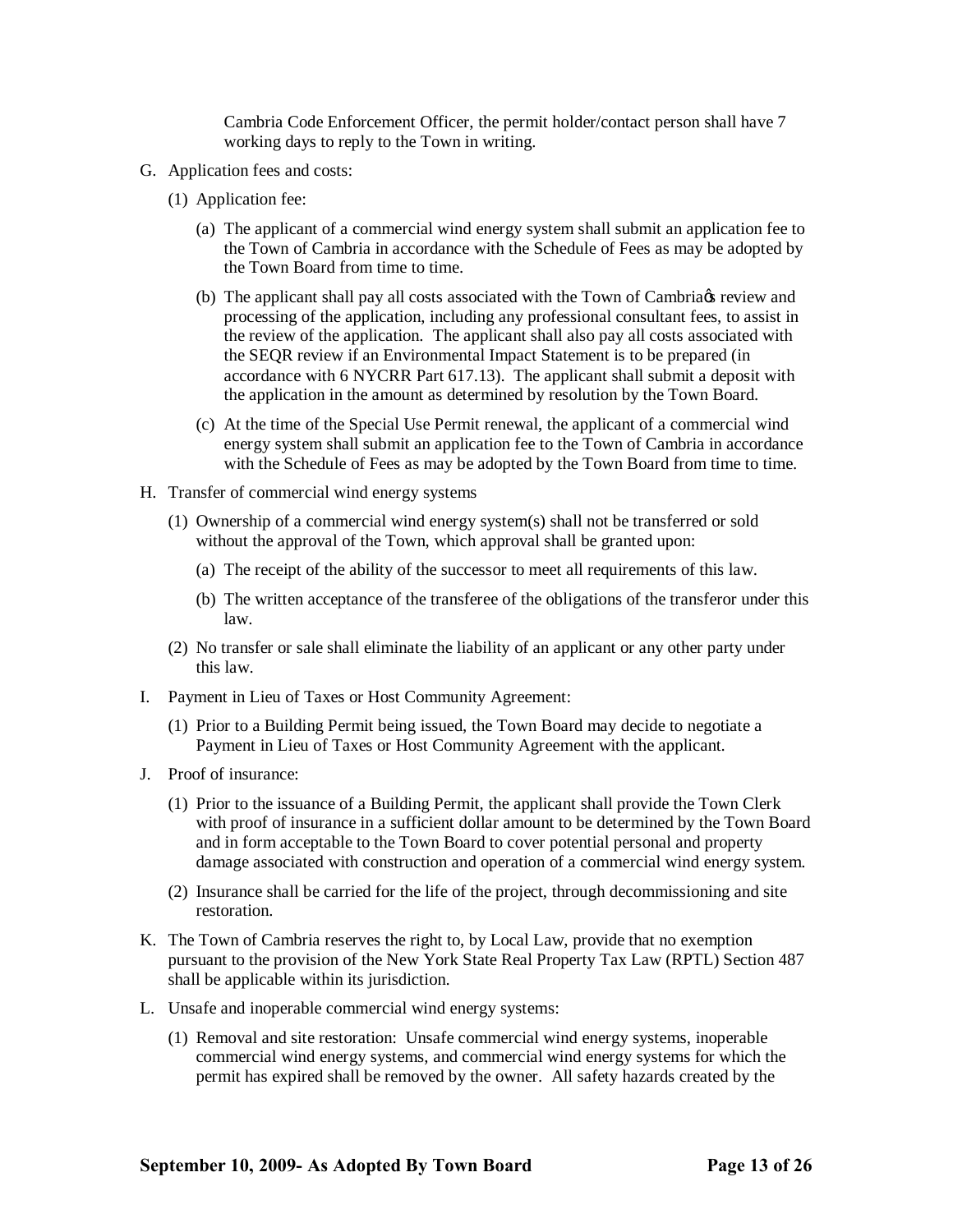installation and operation of the commercial wind energy system shall be eliminated and the site shall be restored to its natural condition.

- (2) Public nuisance: Every unsafe commercial wind energy system and every inoperable commercial wind energy system is hereby declared a public nuisance, subject to abatement by repair, rehabilitation, demolition, or removal. An inoperable commercial wind energy system shall not be considered a public nuisance, provided that the owner can demonstrate that modernization, rebuilding, or repairs are in progress or planned and will be completed within no more than 6 months.
- (3) Inoperable, defined: A commercial wind energy system shall be deemed inoperable if it has not generated power within the preceding 6 months.
- M. Decommissioning and site restoration plan and bond:
	- (1) The applicant shall submit a decommissioning and site restoration plan, including cost estimate, to the Planning Board for its review and approval prior to the issuance of any Special Use Permit. The restoration plan shall identify the specific properties it applies to and shall indicate removal of all buildings, structures, wind energy systems, transmission lines and wires, access roads and/or driveways, foundations to 4 feet below finished grade, road repair costs, if any, and all regarding and revegetation necessary to return the subject property to the condition existing prior to establishment of the commercial wind energy systems project. The restoration shall reflect the site specific character, including topography, vegetation, drainage, and any unique environmental features. The plan shall include a certified estimate of the total cost (by element) of implementing the decommissioning and site restoration plan. The decommissioning and site restoration plan shall include information regarding the anticipated life of the project.
	- (2) As a condition of Special Use Permit approval, the applicant shall execute and file with the Town Clerk a bond or other form of security acceptable to the Town Board and Town Attorney, in an amount sufficient to ensure the faithful performance of the removal of all commercial wind energy system components and the restoration of the site subsequent to such removal, in accordance with the approved decommissioning and site restoration plan.
	- (3) The sufficiency of such bond shall be confirmed at least every 5 years by an analysis and report of the cost of removal and site restoration. The applicant shall pay the cost of such report. If said analysis and report determines that the amount of the bond in force is insufficient to cover the removal and site restoration costs, the bond shall be increased to the amount necessary to cover such costs. The report and increased amount of the bond shall be filed with the Town Clerk.
	- (4) All bond requirements shall be fully funded before a Building Permit is issued.
	- (5) The decommissioning and site restoration bond shall be in effect for the entire duration of the Special Use Permit.
	- (6) The applicant and his/her successors or assigns in interest shall maintain the required bond funds for the duration of the Special Use Permit.
- N. Public improvement bond
	- (1) As a condition of Special Use Permit approval, the applicant shall execute and file with the Town Clerk a public improvement bond in an amount as determined by the Town Board and Highway Superintendent sufficient to ensure remediation of damage to public roads caused by traffic associated with the construction of the commercial wind energy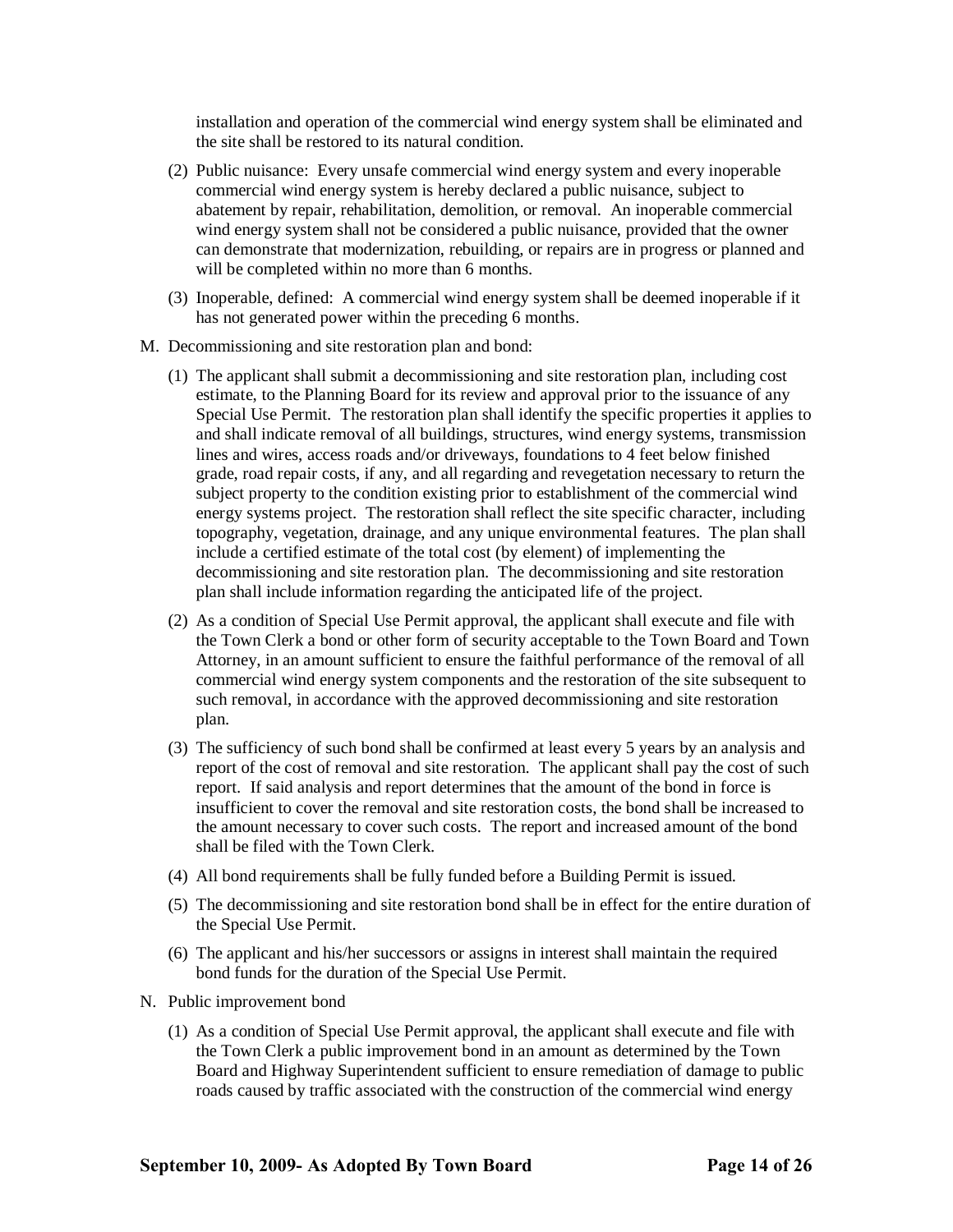system. The public improvement bond shall be of a form acceptable to the Town Board and Town Attorney.

- (2) In the event that any post-construction maintenance or replacement of components that could affect Town roads is necessary, the applicant shall notify the Town and a new bond shall be posted.
- O. Amendments to Special Use Permit:
	- (1) Any changes or alterations post-construction to the commercial wind energy system shall be done only by amendment to the Special Use Permit and subject to all requirements of this Local Law.

Section 3 6 Non-Commercial Wind Energy Systems

Non-Commercial Wind Energy Systems shall be included under uses that may be considered as  $\delta$ Uses Permitted as Special Exceptions in accordance with the provisions outlined in Article XI, Section 1100 of the Town of Cambria Zoning Ordinance in the Agricultural and Residence District (AR), Residence District (R-1), Light Retail Business District (B-1), General Business District (B-2), Industrial District (I-1), and Recreational  $\acute{o}$  Campground District (R-C) and shall be subject to the following regulations:

- A. The placement, construction, and major modification of all non-commercial wind energy systems within the boundaries of the Town of Cambria shall be permitted only by Special Use Permit granted by the Zoning Board of Appeals (in accordance with the provisions of the Town of Cambria Zoning Ordinance), site plan approval granted by the Planning Board, and in accordance with this Article. The process of obtaining a Special Use Permit shall be as follows:
	- (1) Submittal of a Special Use Permit application and supplemental materials to the Town.
	- (2) Review of the Special Use Permit application by the Planning Board and subsequent SEQR review with the Town of Cambria Planning Board designated as Lead Agency.
	- (3) Recommendation from the Planning Board to the Zoning Board of Appeals on the Special Use Permit application.
	- (4) Review of the Special Use Permit application and subsequent action taken by the Zoning Board of Appeals.
	- (5) If a Special Use Permit is granted by the Zoning Board of Appeals, the Planning Board will take action on the site plan.
	- (6) Following issuance of a Special Use Permit and subsequent site plan approval, a Building Permit must be obtained from the Building Inspector for each wind energy facility to be constructed.
- B. Applications under this section shall be made as follows:
	- (1) Applicants for a Special Use Permit to place, construct, or modify non-commercial wind energy systems within the Town of Cambria shall submit a completed non-commercial wind energy application to the Town accompanied by 20 copies of the project plans and supporting materials to include the following information:
		- (a) Name and address of the applicant and design engineer.
		- (b) Evidence that the applicant is the owner of the property involved or has the written permission of the owner to make such an application.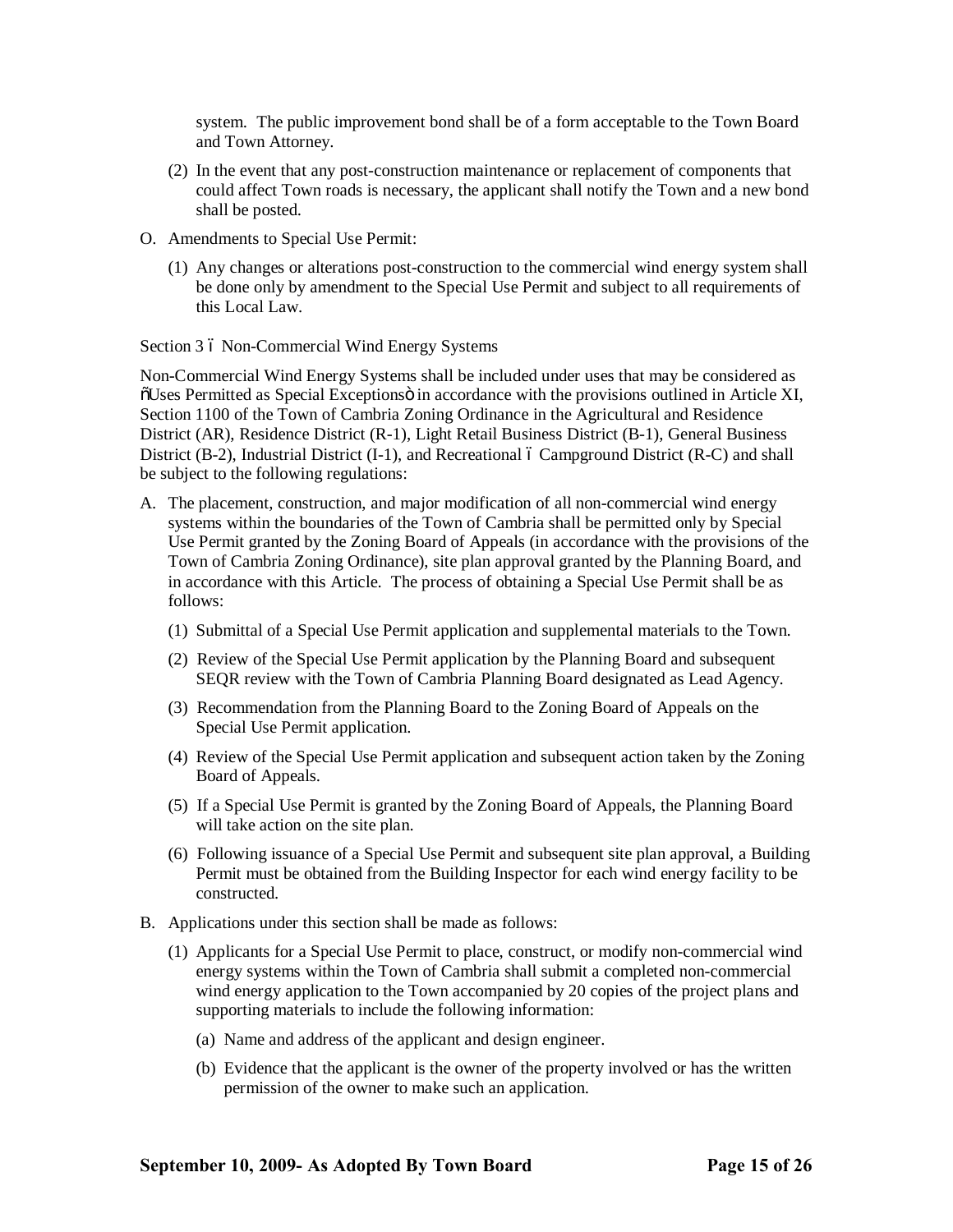- (c) A site plan drawn in sufficient detail to show the following:
	- [1.] Locations and dimensions of all non-commercial wind energy system components proposed on the site, including tower height, total height measured to the top of the tip of the blade in the vertical position, nacelle, length of blades, diameter of blade rotation, ground clearance, electrical wires, substations, junction boxes, maintenance buildings, and other necessary components.
	- [2.] Above ground utility lines on site within 500 feet of any proposed noncommercial wind energy system.
	- [3.] Property lot lines and the location and dimensions of all existing structures and uses on site within 500 feet of any proposed non-commercial wind energy system.
	- [4.] Zoning district boundaries and identification of zoning districts within 500 feet of the base of any commercial wind energy system.
	- [5.] Locations, dimensions, and ownership of all transportation routes on site and within 500 feet of the base of any non-commercial wind energy system.
	- [6.] Dimensional representation of the various structural components of the noncommercial wind energy system construction including the base and footing.
	- [7.] Manufacturer ts specifications for any proposed non-commercial wind energy system, which should include:
		- [a.] Wind energy system information: Specific information on the type, size, height, rotor material, rated power output, performance, safety, and noise characteristics of the non-commercial wind energy system.
		- [b.] Wind energy system drawings: Photographs or detailed drawings of each non-commercial wind energy system model, including the tower and foundation.
		- [c.] Noise report.
		- [d.] Foundation requirements.
- (d) Electrical line drawing: A line drawing of the electrical components of the noncommercial wind energy system in sufficient detail to allow for a determination that the manner of installation conforms to the Electrical Code adopted by New York State.
- (e) Floodplain: An application for any non-commercial wind energy system proposed within a 100-year floodplain area, as such flood hazard areas are shown on the floodplain maps, shall be accompanied by a detailed report that shall address the potential for wind erosion, water erosion, sedimentation, and flooding, and that shall propose mitigation measures for such impacts.
- (f) Other Information: Such additional information as may be reasonably requested by the Town Engineer or Planning Board.
- C. Special Use Permits issued for non-commercial wind energy systems shall be subject to the following conditions.
	- (1) Zoning Districts
		- (a) Non-commercial wind energy systems may only be considered for a Special Use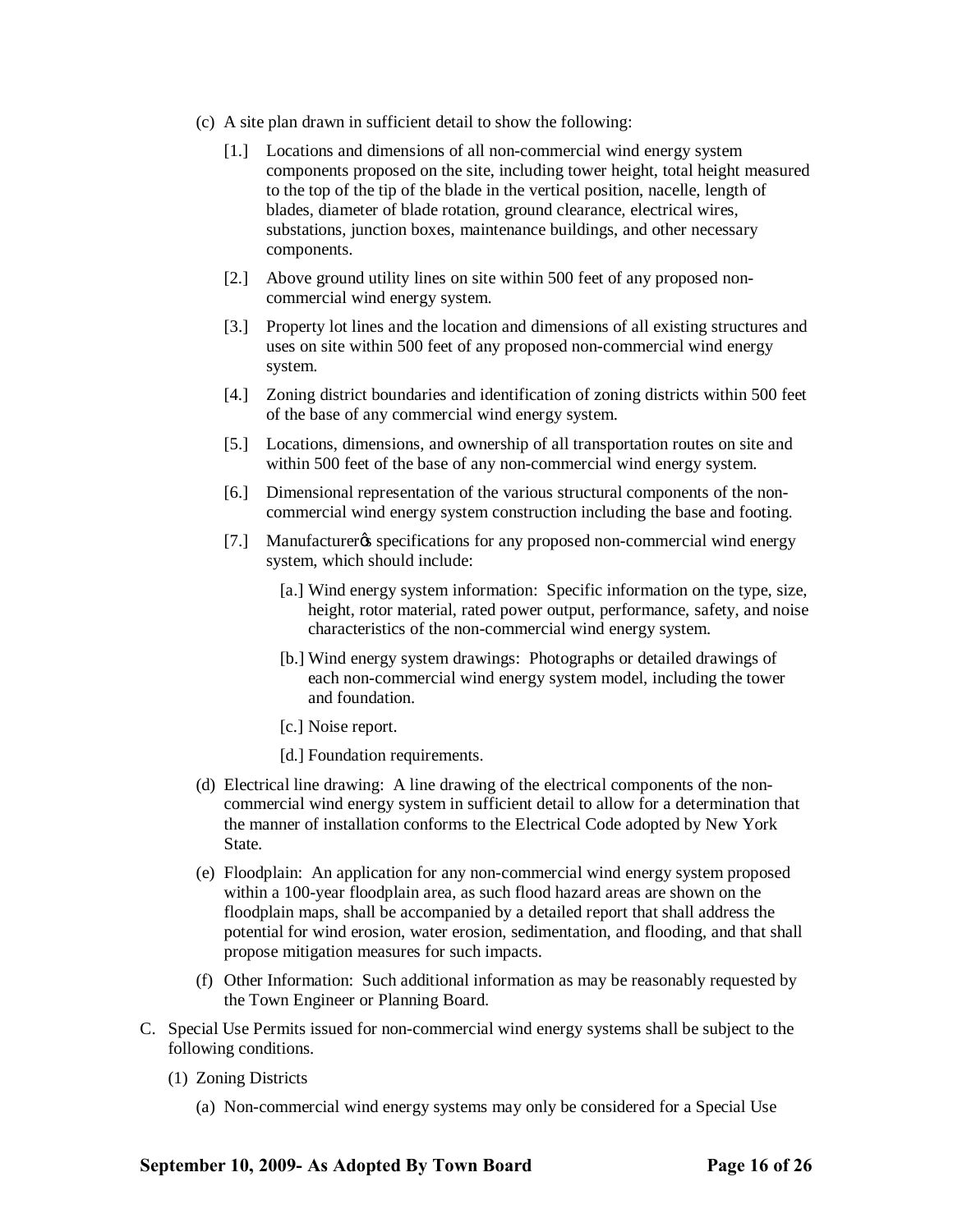Permit within the Agricultural and Residence District (AR), Residence District (R-1), Light Retail Business District (B-1), General Business District (B-2), Industrial District  $(I-1)$ , or Recreational 6 Campground District  $(R-C)$ .

- (b) Non-commercial wind energy systems are not permitted in the Escarpment District (ED), Medium Density Residential Use District (MD), or Planned Development District (P-D).
- (2) Setbacks: The applicant shall adhere to the following setbacks:
	- (a) From zoning district boundaries:
		- [1.] Non-commercial wind energy systems shall be setback a minimum of 500 feet from the boundary of any Escarpment District (ED), Medium Density Residential Use District (MD), or Planned Development District (P-D).
	- (b) From property lines:
		- [1.] Non-commercial wind energy systems shall be setback a minimum 1.5 times their total height from any property line.
	- (c) From structures:
		- [1.] Non-commercial wind energy systems shall be setback a minimum 1.5 times their total height from any building.
	- (d) From public roads and highways:
		- [1.] Non-commercial wind energy systems shall be setback a minimum 1.5 times their total height from any public road or highway.
		- [2.] Where the lot line abuts a public right-of-way, the setbacks specified above shall be measured from the centerline of such right-of-way.
	- (e) From railroads:
		- [1.] Non-commercial wind energy systems shall be setback a minimum 1.5 times their total height from any railroad right-of-way.
	- (f) From aboveground transmission lines greater than 12 kilovolts:
		- [1.] Non-commercial wind energy systems shall be setback a minimum 1.5 times their total height from any aboveground transmission line greater than 12 kilovolts.
- (3) Placement of non-commercial wind energy systems:
	- (a) Non-commercial wind energy systems shall be located in the rear yard, unless otherwise directed by the Planning Board.
- (4) Only 1 non-commercial wind energy system per legal lot shall be allowed. The system shall be primarily used to reduce the on-site consumption of electricity and at no times shall electricity be distributed across property lines (except when distributed back to the grid).
- (5) Total height (maximum overall height): The total height of any non-commercial wind energy system tower shall not exceed 100 feet. The total height shall be measured from the ground elevation to the top of the tip of the blade in the most upright vertical position.
- (6) Notification of adjacent property owners:
	- (a) All applicants are required to notify all property owners adjacent to the parcel where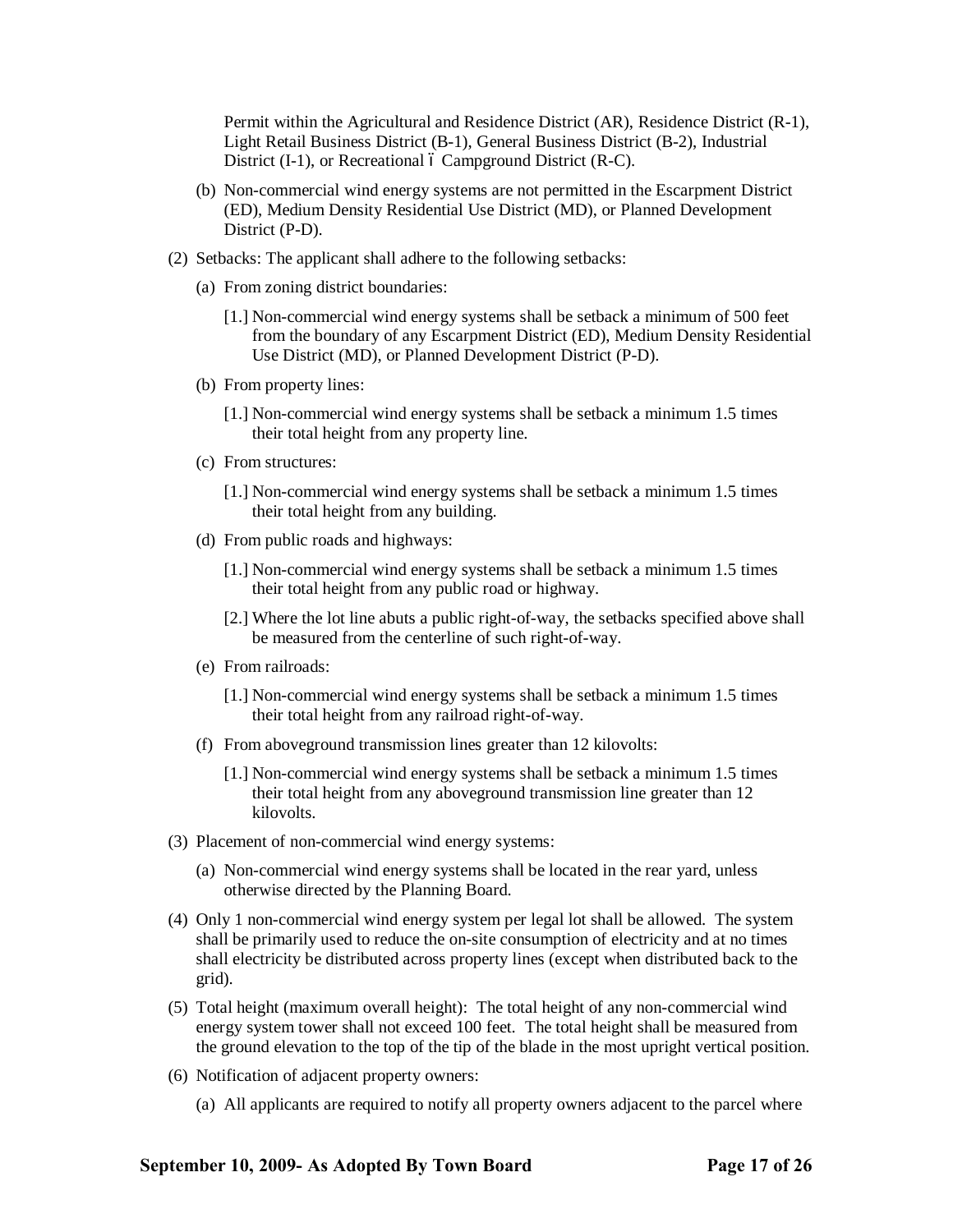the non-commercial wind energy system is proposed. This notification shall include the size, location, and planned construction date of non-commercial wind energy systems. Failure to comply with this notification will not constitute a jurisdictional defect.

- (7) Signage:
	- (a) Signage limited: No advertising sign or logo shall be placed or painted on any noncommercial wind energy system. A non-commercial wind energy system permit may allow the placement of the manufacturer<sub>o</sub> logo on a system generator housing in an unobtrusive manner.
- (8) Color and finish:
	- (a) Color and finish: Non-commercial wind energy systems shall be painted a nonobtrusive color (e.g., light environmental color such as white, gray, or beige) that is non-reflective.
- (9) Lighting:
	- (a) Exterior lighting on any non-commercial wind energy system shall not be allowed except that which is specifically required by the Federal Aviation Administration (FAA).
- (10) Requirements of regulatory agencies:
	- (a) The applicant is required to obtain all necessary regulatory approvals and permits from all federal, state, county, and local agencies having jurisdiction and approval related to the completion of the non-commercial wind energy system.
	- (b) The applicant is required to submit a long Environmental Assessment Form (EAF) with the Town of Cambria Planning Board designated as Lead Agency for the SEQR process.
- (11) Safety and security requirements: The applicant shall adhere to the following safety and security requirements.
	- (a) Safety shutdown: Each non-commercial wind energy system shall be equipped with both manual and automatic controls to limit the rotational speed of the blade within the design limits of the rotor. A manual electrical and/or overspeed shutdown disconnect switches shall be provided and clearly labeled on the non-commercial wind energy system. No non-commercial wind energy system shall be permitted that lack an automatic braking, governing, or feathering system to prevent uncontrolled rotation, overspeeding, and excessive pressure on the tower structure, rotor blades, and wind energy system components.
	- (b) Grounding: All non-commercial wind energy systems that may be charged with lightning shall be grounded according to applicable electrical codes.
	- (c) Transmission lines and wiring: All transmission lines and wiring associated with the non-commercial wind energy system shall be installed underground except for otieinsö to a public utility company and public utility company transmission poles, towers, or lines.
	- (d) Ground clearance: The blade tip of any non-commercial wind energy system shall, at its lowest point, have ground clearance of not less than 30 feet.
	- (e) Climability: Non-commercial wind energy systems shall not be climbable up to 15 feet above ground level.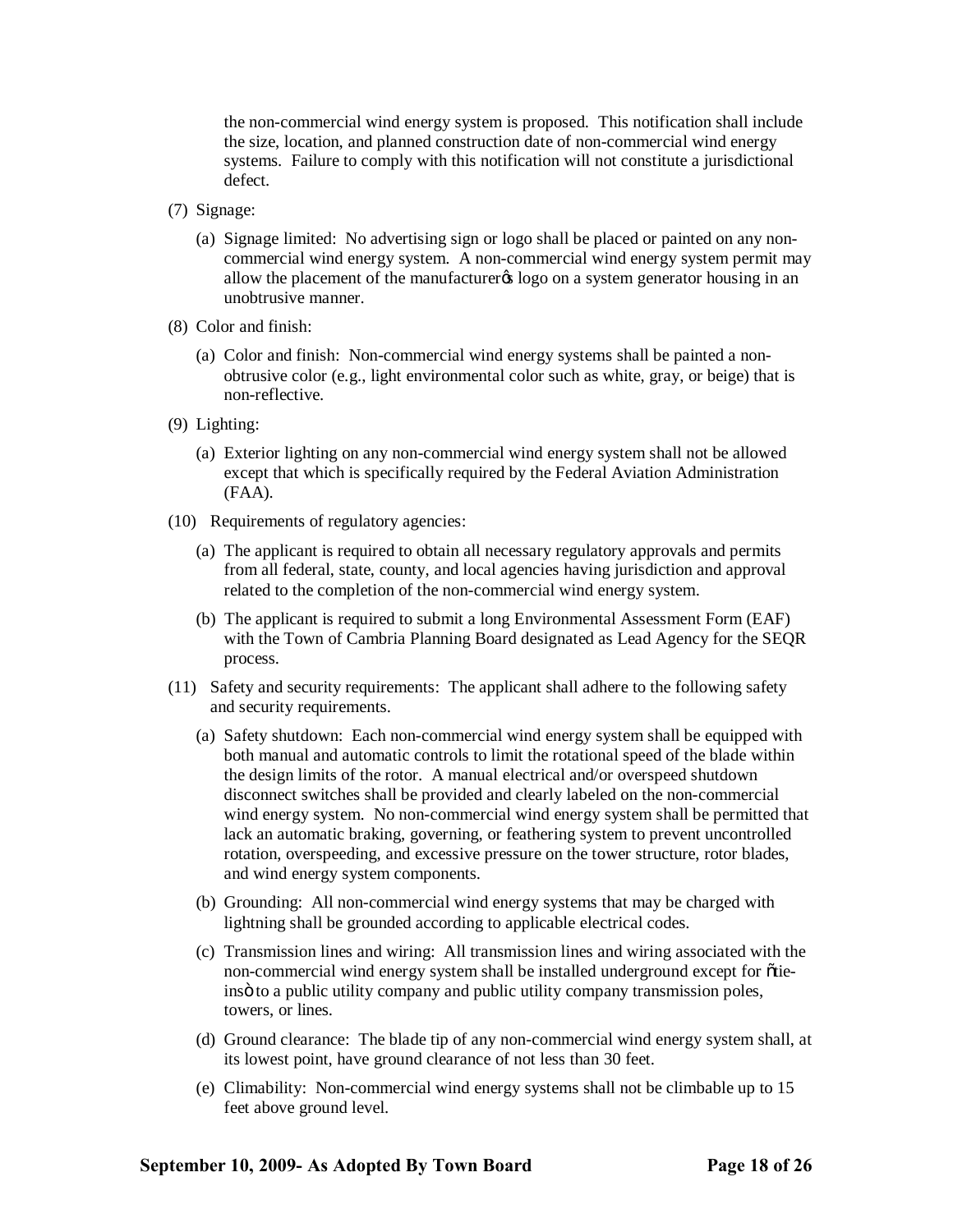- (f) Anchor points for guy wires: Anchor points for any guy wires for a non-commercial wind energy system shall be located within the property that the wind energy system is located on and not on or across any above ground electric transmission or distribution lines. The point of attachment for the guy wires shall be enclosed by a fence 6 feet high or sheathed in bright orange or yellow covering to 8 feet above the ground. The minimum setback for the guy wire anchors shall be 10 feet from the property boundary.
- (g) Signage: Appropriate warning signage shall be placed on non-commercial wind energy systems and electrical equipment. Signage shall also include one twentyfour-hour emergency contact number of the owner of the wind energy system as well as signage warning of electrical shock or high voltage and harm from revolving machinery.
- (12) Noise requirements: The applicant shall adhere to the following noise requirements:
	- (a) Audible noise standard: The audible noise standard due to non-commercial wind energy system operations shall not be created which causes the noise level at the boundary of the proposed project site to exceed 45 dB(A) for more than 5 minutes out of any one-hour time period or to exceed 50 dB(A) for any time period.
	- (b) Operations 6 low frequency noise: A non-commercial wind energy system shall not be operated so that impulsive sound below 20 Hz adversely affects any sensitive noise receptor.
- (13) Impact on wildlife species and habitat: The applicant shall adhere to the following regarding the impact on wildlife species and habitat:
	- (a) Endangered or threatened species: Development and operation of a non-commercial wind energy system shall not have a significant adverse impact on endangered or threatened fish, wildlife, or plant species or their critical habitats, or other significant habitats identified in the Town of Cambria Comprehensive Plan and/or the studies and plans of the regional planning commissions based on criteria established by the federal or state regulatory agencies.
	- (b) Migratory birds: Development and operation of a non-commercial wind energy system shall not have an adverse impact on migratory bird species.
- (14) Interference with residential television, microwave, and radio reception.
	- (a) The non-commercial wind energy system shall be operated such that no electromagnetic interference is caused. If it is demonstrated that a non-commercial wind energy system is causing harmful interference, the system operator shall promptly mitigate the harmful interference or cease operation of the system.
- (15) Interference with aviation navigational systems: The applicant shall adhere to the following:
	- (a) Compliance with FAA Regulations: All non-commercial wind energy systems shall comply with FAA Regulations.
	- (b) No interference with aviation facilities: No non-commercial wind energy system shall be installed or operated in a manner that causes interference with the operation of any aviation facility registered with the FAA.
- (16) Interconnection and electrical distribution facilities: The applicant shall adhere to the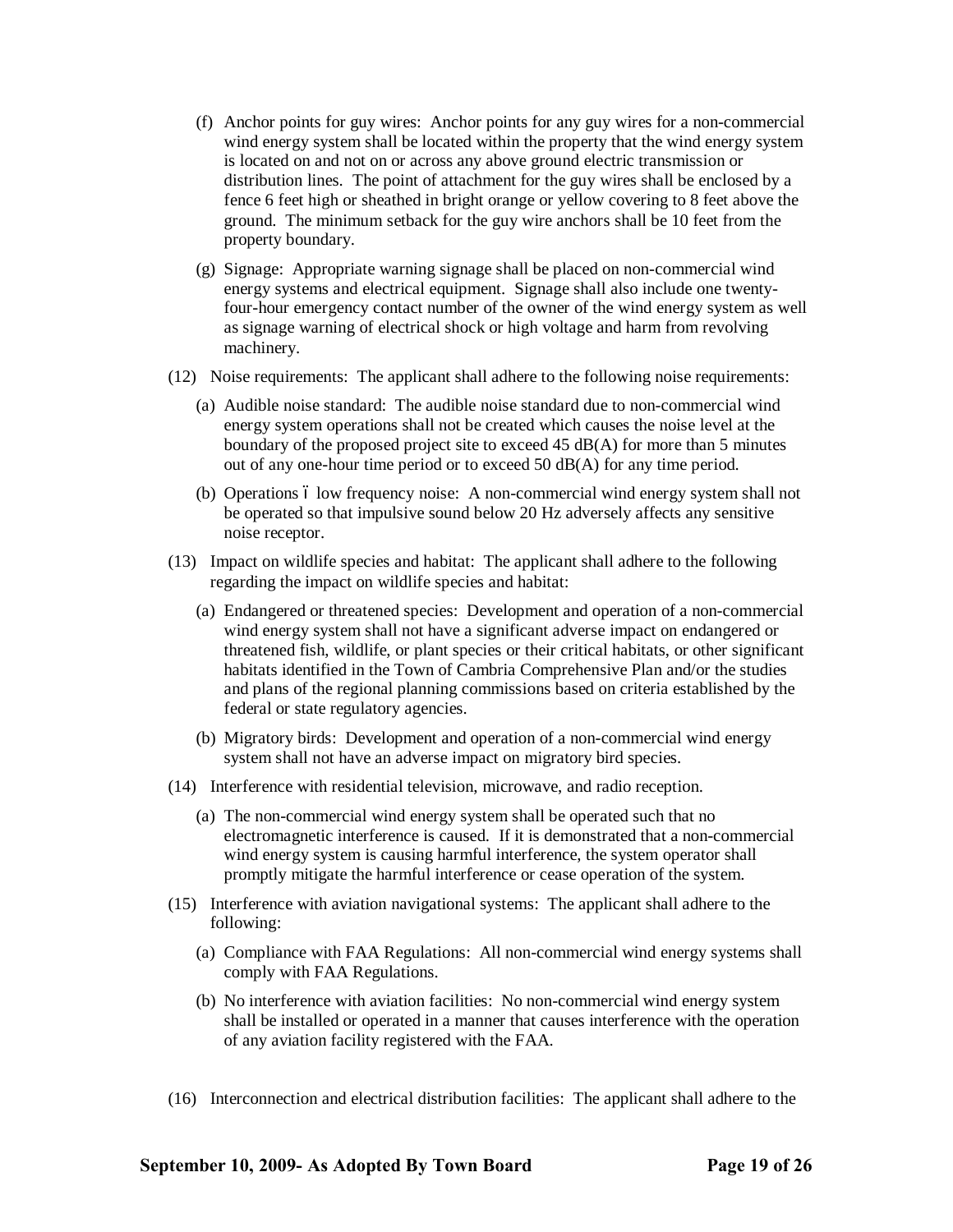following:

- (a) Facility standards: All interconnection facilities shall be constructed to the specifications of the utility.
- (b) Interconnection standards: Interconnection shall conform to procedures and standards established by the Federal Regulatory Commission and the New York State Public Service Commission, as applicable.
- (17) Certification: The applicant is required to provide the following certifications:
	- (a) Certification of structural components: The foundation, tower, and compatibility of the tower with the rotor and rotor-related equipment shall be certified in writing by a structural engineer registered in New York State. The engineer shall certify compliance with good engineering practices and compliance with the appropriate provisions of the Uniform Construction Code that have been adopted in New York State.
	- (b) Certification of electrical system: The electrical system shall be certified in writing by an electrical engineer registered in New York State. The engineer shall certify compliance with good engineering practices and with the appropriate provisions of the Electrical Code that have been adopted by New York State.
	- (c) Certification of rotor overspeed control: The rotor overspeed control system shall be certified in writing by a mechanical engineer registered in New York State. The engineer shall certify compliance with good engineering practices.
- (18) General complaint process:
	- (a) During construction: The Town of Cambria Code Enforcement Officer can issue a stop order at any time for any violations of the permit.
	- (b) Post construction: After construction is complete, the permit holder shall establish a contact person, including name and phone number, for receipt of any complaint concerning any permit requirements. Upon receipt of complaint from the Town of Cambria Code Enforcement Officer, the permit holder/contact person shall have 7 working days to reply to the Town in writing.
- (19) Final Inspection: The Code Enforcement Officer, in conjunction with the Town Engineer, shall insure compliance with all manufacturery specifications and the New York State Uniform Construction Code.
- D. Findings:
	- (1) Findings necessary to grant a non-commercial wind energy system permit: In order to grant a non-commercial wind energy system permit, the Town of Cambria shall review the application, all filings by any other party, and conduct a public hearing. A noncommercial wind energy system permit shall not be granted unless the Town of Cambria makes the following findings based on substantial evidence:
		- (a) The proposed non-commercial wind energy system project is consistent with the Comprehensive Plan of Town of Cambria.
		- (b) The proposed non-commercial wind energy system will not unreasonably interfere with the orderly land use and development plans of the Town of Cambria.
		- (c) The proposed non-commercial wind energy system will not be detrimental to the public health, safety, and general welfare of the community.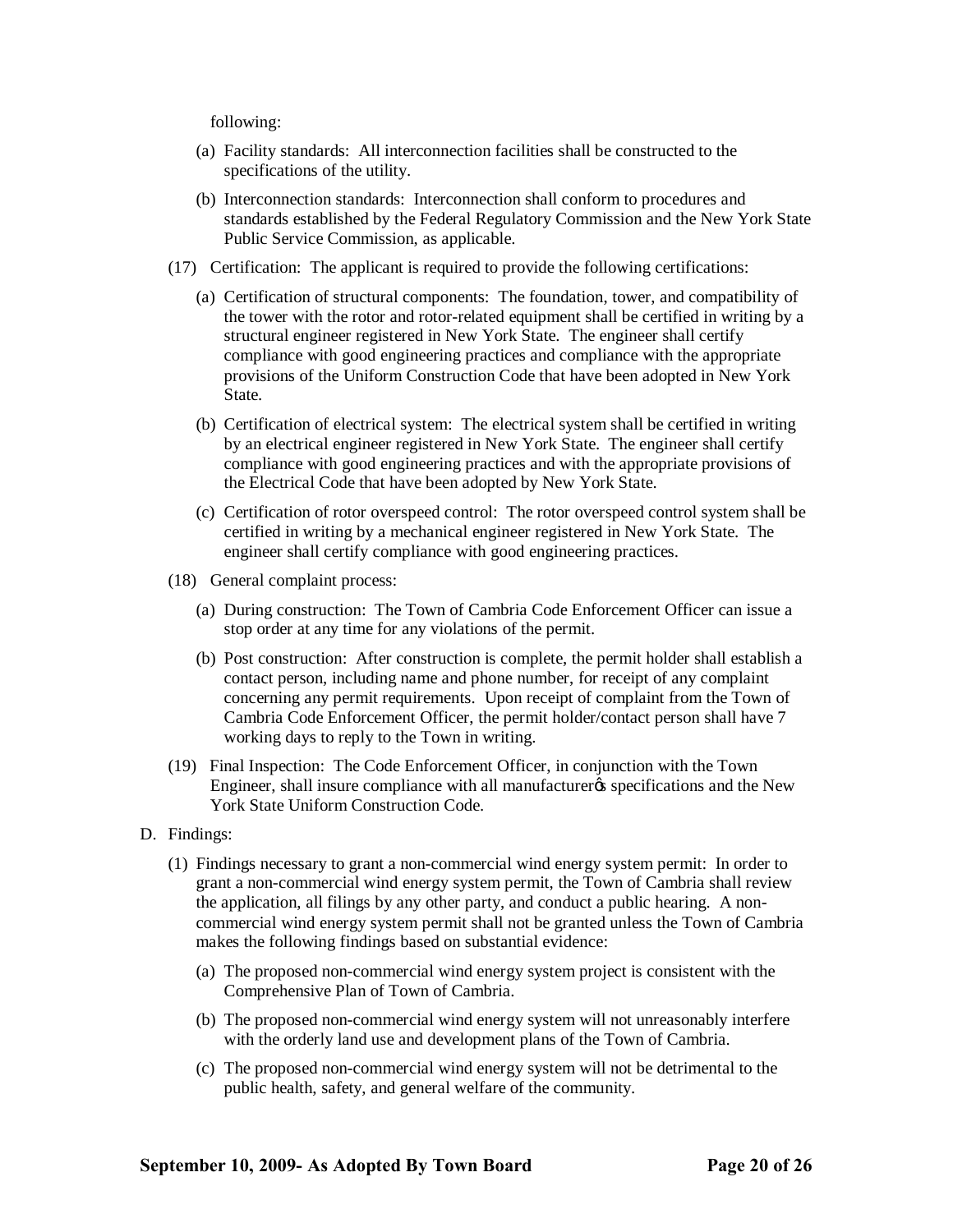- (d) The proposed non-commercial wind energy system shall comply with all required provisions of this Local Law and the Town of Cambria Zoning Ordinance, unless variances have been properly applied for and granted pursuant to Article XII, Section 1202 of the Town of Cambria Zoning Ordinance*.*
- E. Granting of Special Use Permit:
	- (1) Following review of the Special Use Permit application, the Planning Board will make a recommendation to the Zoning Board of Appeals. The Zoning Board of Appeals may grant the Special Use Permit, deny the Special Use Permit, or grant the Special Use Permit with written stated conditions. Denial of the Special Use Permit shall be by written decision based upon substantial evidence submitted to the Board.
	- (2) Upon issuance of the Special Use Permit, the Planning Board will conduct its review of and act on the site plan application.
	- (3) Following site plan approval by the Planning Board, the applicant shall obtain a Building Permit from the Building Inspector for each non-commercial wind energy system structure and related buildings.
	- (4) The Special Use Permit shall not be assignable or transferable.
- F. Application fees and costs:
	- (1) Application fee:
		- (a) The applicant of a non-commercial wind energy system shall submit an application fee to the Town of Cambria in accordance with the Schedule of Fees as may be adopted by the Town Board from time to time.
		- (b) The applicant shall also pay all costs associated with the SEQR review if an Environmental Impact Statement is to be prepared (in accordance with 6 NYCRR Part 617.13). The applicant shall submit a deposit with the application in the amount as determined by resolution by the Town Board.
- G. Proof of insurance
	- (1) Prior to the issuance of a Building Permit, the applicant shall provide the Town Clerk with proof of insurance to cover potential personal and property damage associated with the construction and operation of a non-commercial wind energy system.
	- (2) Insurance shall be carried for the life of the wind energy system.
- H. Unsafe and inoperable non-commercial wind energy systems and site reclamation:
	- (1) Removal and site restoration: Unsafe non-commercial wind energy systems, inoperable non-commercial wind energy systems, and non-commercial wind energy systems for which the permit has expired shall be removed by the owner. All safety hazards created by the installation and operation of the non-commercial wind energy system shall be eliminated and the site shall be restored to its natural condition to the extent feasible and practical.
	- (2) Public nuisance: Every unsafe non-commercial wind energy system and every inoperable non-commercial wind energy system is hereby declared a public nuisance which shall be subject to abatement by repair, rehabilitation, demolition, or removal. An inoperable non-commercial wind energy system shall not be considered a public nuisance, provided that the owner can demonstrate that modernization, rebuilding, or repairs are in progress or planned and will be completed within no more than 6 months.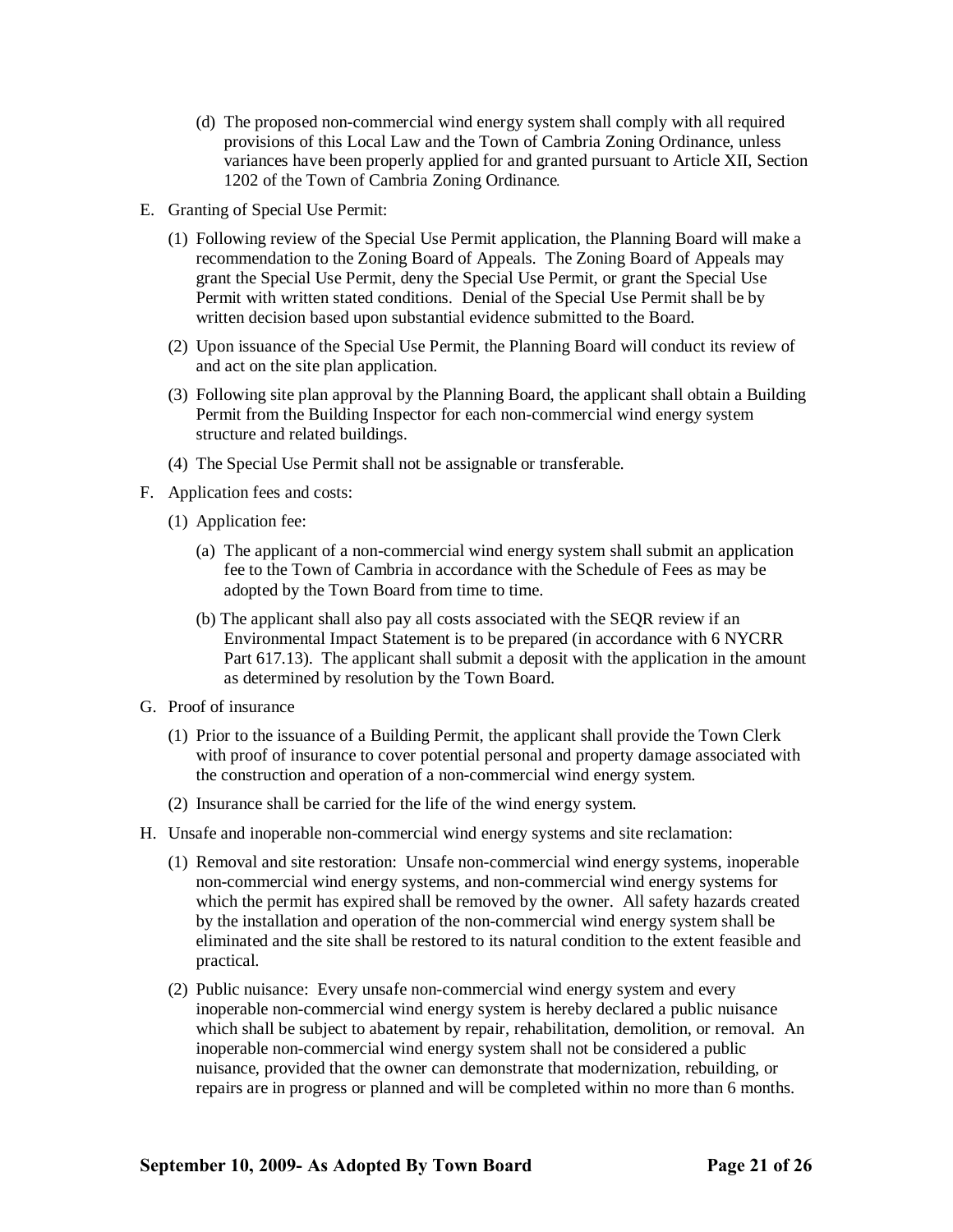- (3) Inoperable, defined: A non-commercial wind energy system shall be deemed inoperable if it has not generated power within the preceding six (6) months.
- I. Amendments to Special Use Permit:
	- (1) Any changes or alterations post-construction to the non-commercial wind energy system shall be done only by amendment to the Special Use Permit and subject to all requirements of this section.
- J. Non-commercial wind energy systems used for agricultural operations:
	- (1) No Special Use Permit shall be required under this chapter for non-commercial wind energy systems solely used for agricultural operations and located in a state or county agricultural district. The property owner, or designated agent, shall submit the following to the Town of Cambria Planning Board for site plan review prior to installation:
		- (a) Completion of a Short Form EAF to document that the project is a Type 2 action under SEQR.
		- (b) Information requested in Section 3, B.,(1), (c), [6] and [7] (Manufacturer info).
		- (b) A sketch plan showing compliance with the setbacks outlined in Section 3, C., (2) (setbacks).
		- (c) Placing wind energy systems within the Escarpment District (ED) is discouraged and should be avoided when practical.
		- (d) Compliance with Section 3, C., (3) (placement).
		- (e) Compliance with Section 3, C., (5) (height).
		- (f) Compliance with Section 3, C., (7) (signage).
		- (g) Compliance with Section 3, C., (9) (lighting).
		- (h) Compliance with Section 3, C., (10) (requirements of regulatory agencies).
		- (i) Compliance with Section 3, C., (11) (safety and security requirements).
		- (j) Compliance with Section 3, C., (12) (noise requirements).
		- (k) Compliance with Section 3, C., (15) (aviation).
		- (l) Compliance with Section 3, C., (16) (interconnection).
		- (m) Compliance with Section 3, C., (17) (mechanical/electrical certifications).
		- (n) Compliance with Section 3, C., (19) (final inspection).
		- (o) For non-commercial wind energy systems used for agricultural operations greater than 100 feet in height, the applicant must provide supporting information that the taller non-commercial wind energy system is needed to offset agricultural energy costs. This information includes but is not limited to an analysis showing how the power/energy usage requirements of the farming operation would be offset by the construction of a larger non-commercial wind energy system.
	- (2) Application fees and costs:
		- (a) The applicant for a non-commercial wind energy system used solely for agricultural operations and located in a state or county agricultural district shall submit an application fee to the Town of Cambria in accordance with the Schedule of Fees for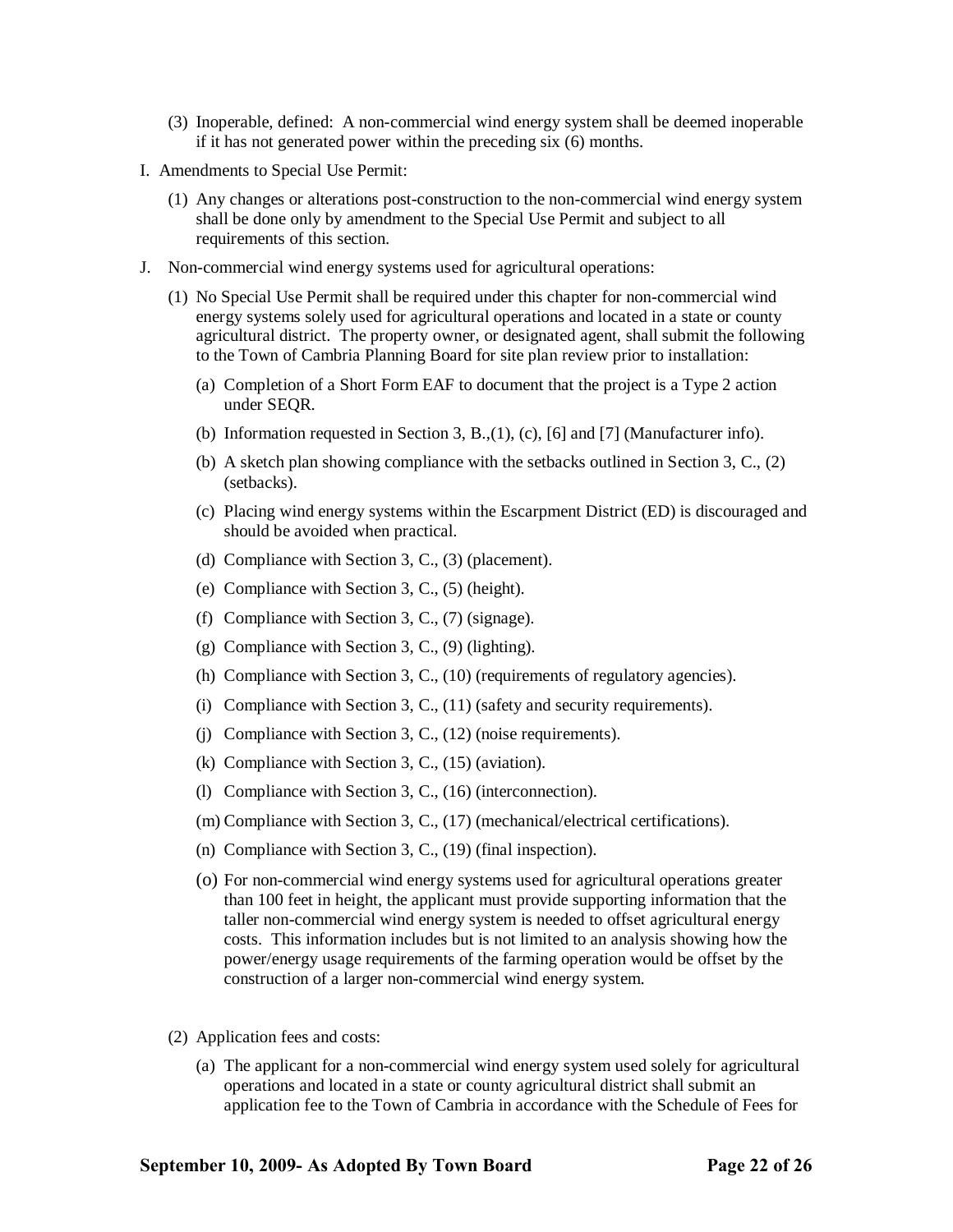non-commercial wind energy systems.

Section 4. Meteorological (met) towers

- A. The placement, construction, and major modification of all meteorological towers within the boundaries of the Town of Cambria shall be permitted only by Special Use Permit granted by the Zoning Board of Appeals (in accordance with the provisions of the Town of Cambria Zoning Ordinance) and in accordance with this Article. The process of obtaining a Special Use Permit shall be as follows:
	- (1) Submittal of a Special Use Permit application and supplemental materials to the Town.
	- (2) Review of the Special Use Permit application by the Planning Board and subsequent SEQR review with the Town of Cambria Planning Board designated as Lead Agency.
	- (3) Recommendation from the Planning Board to the Zoning Board of Appeals on the Special Use Permit application.
	- (4) Review of the Special Use Permit application and subsequent action taken by the Zoning Board of Appeals.
	- (5) If a Special Use Permit is granted by the Zoning Board of Appeals, the Planning Board will take action on the site plan.
	- (6) Following issuance of a Special Use Permit and site plan approval, a Building Permit must be obtained from the Building Inspector for each met tower to be constructed.
- B. Applications under this section shall be made as follows:
	- (1) Applicants for a Special Use Permit to place, construct, or modify met towers within the Town of Cambria shall submit 20 copies of each of the following information to the Town:
		- (a) Name and address of the applicant and design engineer.
		- (b) Evidence that the applicant is the owner of the property involved or has the written permission of the owner to make such an application.
		- (c) A site plan drawn in sufficient detail to show the following:
			- [1.] Locations and dimensions of all met tower components proposed on the site, including tower height, electrical wires, guy wires, substations, junction boxes, and other necessary components.
			- [2.] Above ground utility lines on site within 1,500 feet of the base of any met tower.
			- [3.] Property lot lines and the location and dimensions of all existing structures and uses within 1,500 feet of any proposed met tower.
			- [4.] Zoning district boundaries and identification of zoning districts within 1,500 feet of the base of any commercial wind energy system.
			- [5.] Locations, dimensions, and ownership of all transportation routes on site and within 500 feet of the base of any met tower.
			- [6.] Dimensional representation of the various structural components of the met tower.
			- [7.] Existing topography and natural features of the site.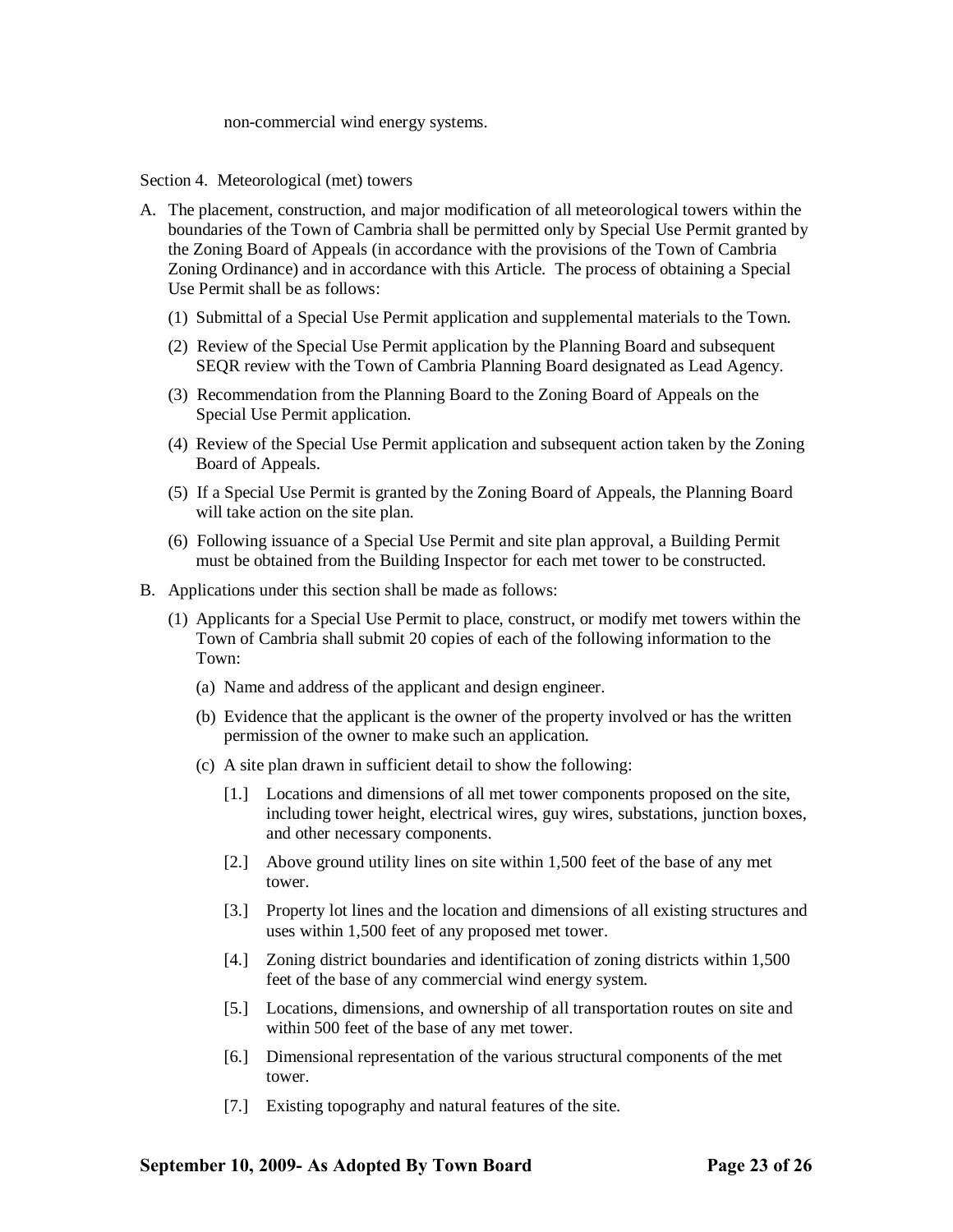- [8.] Proposed plan for grading and removal of vegetation.
- (d) Certification by a registered New York State Professional Engineer that the met tower $\alpha$  design is sufficient to withstand wind loading requirements for structures as established by the New York State Uniform Construction Code.
- (e) FAA notification: A copy of written notification to the FAA.
- (f) Decommissioning plan: The applicant shall file and execute with the Town Clerk a bond or other form of security acceptable to the Town Board and Town Attorney in an amount sufficient to ensure the faithful performance of the removal of all met towers and associated components.
- (2) Special Use Permits issued for met towers shall be subject to the following conditions.
	- (a) Zoning Districts
		- [1.] Met towers may only be considered for a Special Use Permit within zoning districts where commercial wind energy systems are permitted.
- (3) Setbacks: The applicant shall adhere to the following setbacks.
	- (a) The placement or construction of met towers shall adhere to the setbacks established for commercial wind energy systems in Section 1129 C.(2).
	- (b) Notwithstanding the provisions set forth in these subsections, such setbacks from lot lines do not apply if the application is accompanied by a legally enforceable agreement for a period of 25 years or the life of the permit, whichever is longer, that the adjacent landowner agrees to the elimination of the setback.
- (4) Total height (maximum overall height): The total height of any met tower shall not exceed 450 feet.
- (5) Signage
	- (a) Signage limited: No advertising sign or logo shall be placed or painted on any met tower or accessory structures.
- (6) Lighting
	- (a) Exterior lighting on any met tower shall not be allowed except that which is specifically required by the FAA.
- C. Granting of Special Use Permit:
	- (1) Following review of the Special Use Permit application, the Planning Board will make a recommendation to the Zoning Board of Appeals. The Zoning Board of Appeals may grant the Special Use Permit, deny the Special Use Permit, or grant the Special Use Permit with written stated conditions. Denial of the Special Use Permit shall be by written decision based upon substantial evidence submitted to the Board.
	- (2) Upon issuance of the Special Use Permit, the Planning Board will conduct its review of and act on the site plan application.
	- (3) Following site plan approval by the Planning Board, the applicant shall obtain a Building Permit from the Building Inspector for each met tower.
	- (4) The Special Use Permit shall not be assignable or transferable.
- D. Amendments to Special Use Permit:
	- (1) Any changes or alterations post construction to the met tower shall be done only by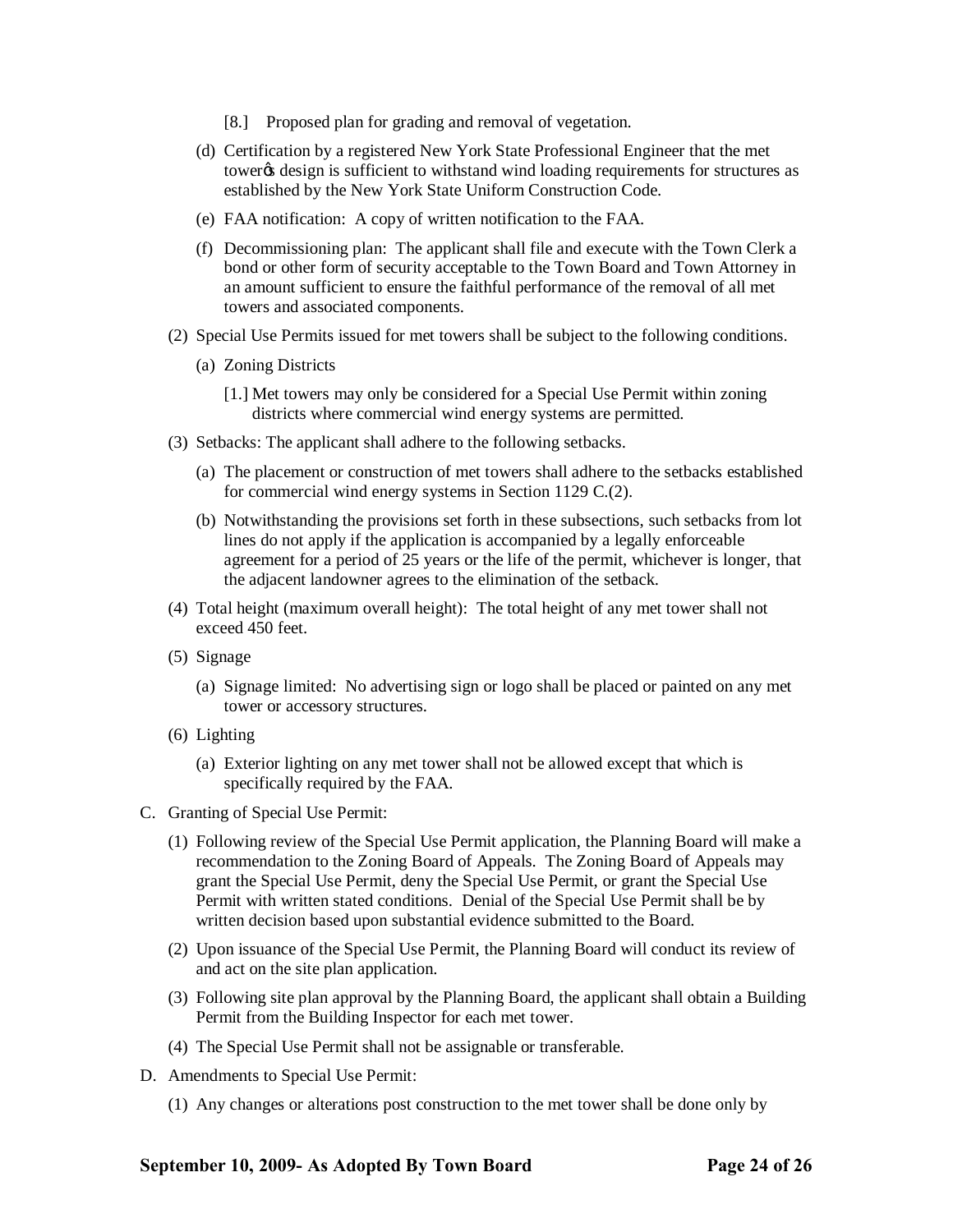amendment to the Special Use Permit and subject to all requirements of this section.

- E. Application fees and costs
	- (1) Application fee:
		- (a) The applicant of a met tower shall submit an application fee to the Town of Cambria in accordance with the Schedule of Fees as may be adopted by the Town Board from time to time.
		- (b) The applicant shall also pay all costs associated with the SEQR review if an Environmental Impact Statement is to be prepared (in accordance with 6 NYCRR Part 617.13). The applicant shall submit a deposit with the application in the amount as determined by resolution by the Town Board.
		- (c) At the time of the Special Use Permit renewal, the applicant of a commercial wind energy system shall submit an application fee to the Town of Cambria in accordance with the Schedule of Fees as may be adopted by the Town Board from time to time.
- F. Proof of insurance:
	- (1) Prior to the issuance of a Building Permit, the applicant shall provide the Town Clerk with proof of insurance in a sufficient dollar amount to cover potential personal and property damage associated with construction and operation of a met tower.
	- (2) Insurance shall be carried for the life of the met tower, through decommissioning and site restoration.
- G. Unsafe and inoperable met tower:
	- (1) Removal and site restoration: Unsafe commercial wind energy systems, inoperable commercial wind energy systems, and commercial wind energy systems for which the permit has expired shall be removed by the owner. All safety hazards created by the installation and operation of the commercial wind energy system shall be eliminated and the site shall be restored to its natural condition.
	- (2) Public nuisance: Every unsafe commercial wind energy system and every inoperable commercial wind energy system is hereby declared a public nuisance, subject to abatement by repair, rehabilitation, demolition, or removal. An inoperable commercial wind energy system shall not be considered a public nuisance, provided that the owner can demonstrate that modernization, rebuilding, or repairs are in progress or planned and will be completed within no more than 6 months.
	- (3) Inoperable, defined: A commercial wind energy system shall be deemed inoperable if it has not generated power within the preceding 6 months.
- H. Decommissioning and site restoration bond:
	- (1) The applicant shall submit a decommissioning and site restoration plan, including cost estimate, to the Planning Board for its review and approval prior to the issuance of any Special Use Permit. The restoration plan shall identify the specific properties it applies to and shall indicate removal of all buildings, structures, towers, transmission lines and wires, access roads and/or driveways, foundations to 4 feet below finished grade, road repair costs, if any, and all regarding and revegetation necessary to return the subject property to the condition existing prior to establishment of the commercial wind energy systems project. The restoration shall reflect the site specific character, including topography, vegetation, drainage, and any unique environmental features. The plan shall include a certified estimate of the total cost (by element) of implementing the